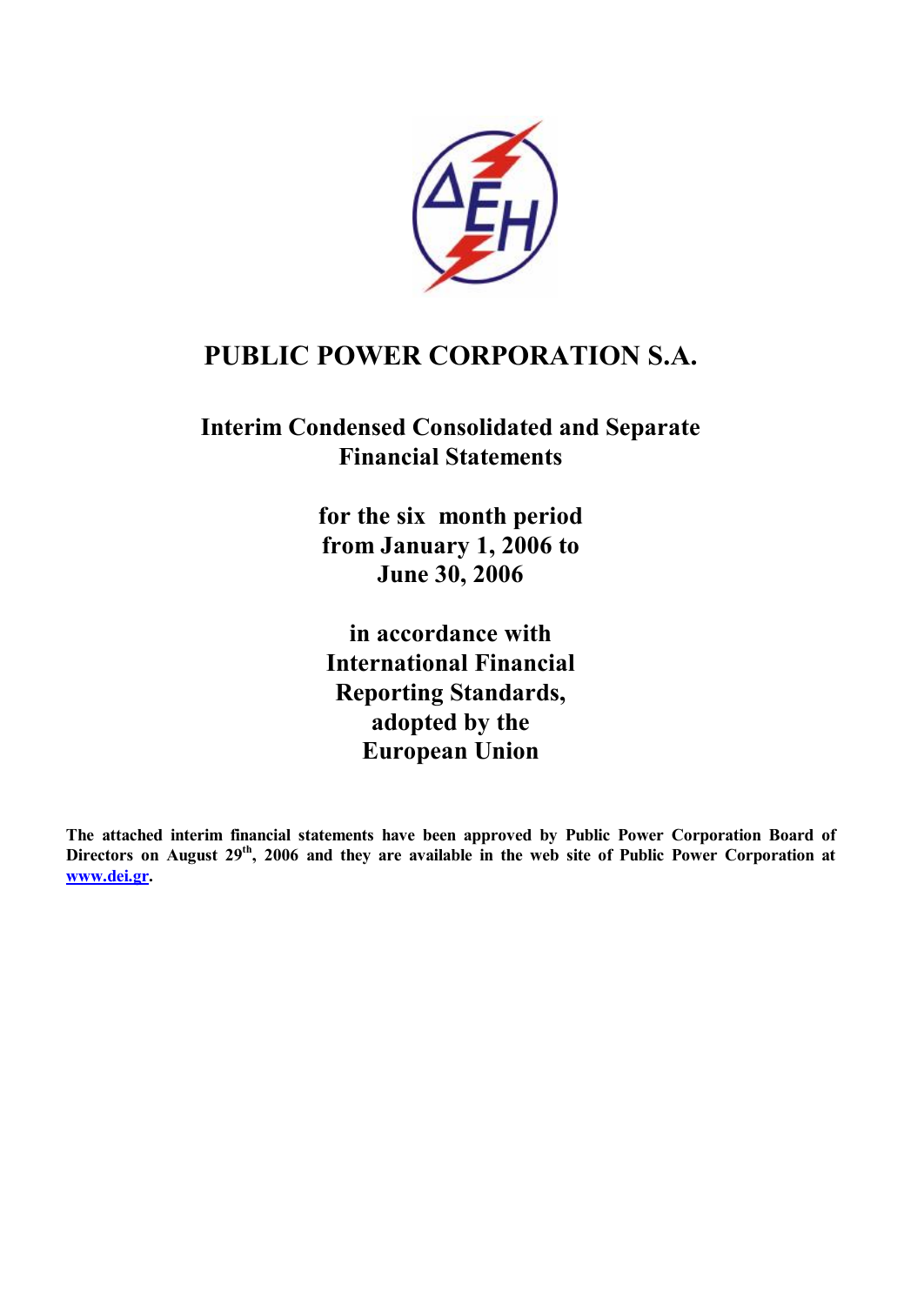# **ENGLISH TRANSLATION FROM THE GREEK ORIGINAL**

#### **INDEPENDENT AUDITORS' REVIEW REPORT**

### **TO THE SHAREHOLDERS OF PUBLIC POWER CORPORATION S.A.:**

We have reviewed the accompanying interim condensed standalone and consolidated financial statements ("the financial statements") of PUBLIC POWER CORPORATION S.A. as of June 30, 2006. Our work consisted of the review of the six-month period taken as a whole and was not extended to the individual review of the financial information of the 2nd quarter of 2006. Management is responsible for the preparation and fair presentation of these financial statements in accordance with International Financial Reporting Standards applicable to interim financial reporting as adopted by the European Union ("IAS 34"). Our responsibility is to express a conclusion on these financial statements based on our review.

Except as explained in the following two paragraphs, we conducted our review in accordance with the Greek Auditing Standard on Review Engagements which is based on the International Standards on Auditing. A review of financial statements consists of making inquiries, primarily of persons responsible for financial and accounting matters, and applying analytical and other review procedures. A review is substantially less in scope than an audit and consequently does not enable us to obtain assurance that we would become aware of all significant matters that might be identified in an audit. Accordingly, we do not express an audit opinion.

During the six-month period ended June 30, 2006, the Company reversed an amount of Euro 11.2 million which represents part of an impairment loss recognized in prior years on the investment in one of its associates. This amount was calculated by applying the equity method of accounting on the associate's audited statutory financial statements, a basis which is not in accordance with the provisions of IAS 28 "Investments in Associates" and IAS 36 "Impairment of Assets" which require that the amount of any reversal of impairment losses recognized on the investment in an associate should be determined by applying specific methods to calculate its recoverable amount. As a result, we are not in a position to assess the correctness of the above amount reversed.

As at June 30, 2006, included in both the Group's and the Parent Company's balance sheets, under the caption "Inventories" are debit and credit balances of approximately Euro 31.1 million and Euro 21.6 million, respectively, which relate to purchased materials in transit and for which the Company is currently in the process of investigating and reconciling. As a result, we are not in a position to determine the impact that this exercise will have on the financial statements.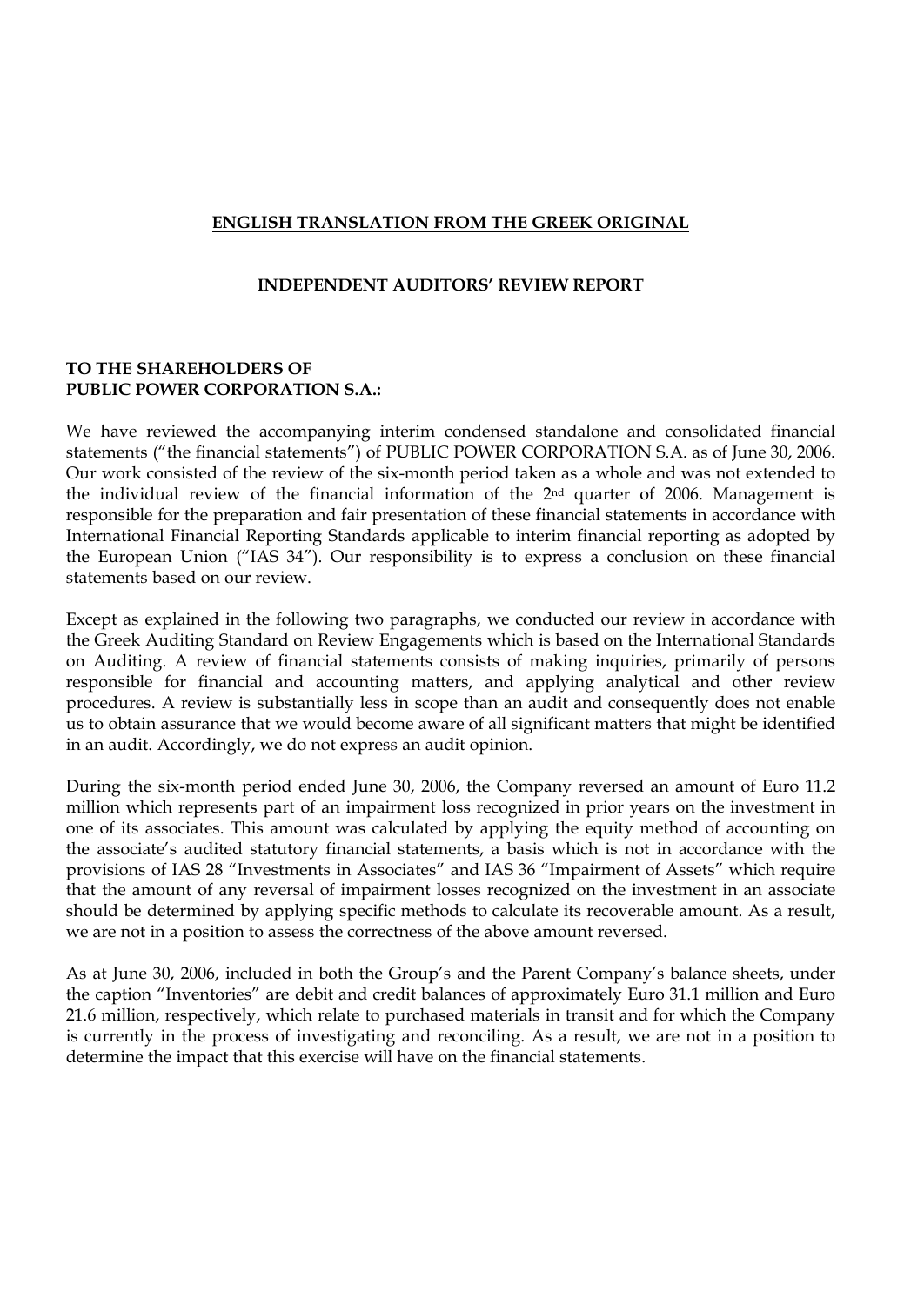Based on our review, except for the effects of such adjustments, if any, as might have been determined to be necessary had the recoverable amount of the investment in the associate been calculated as prescribed in IAS 28 "Investments in associates" and IAS 36 "Impairment of Assets" as discussed in the third paragraph above and had the Company's process for the investigation of the amounts discussed in the fourth paragraph above, been completed, we are not aware of any material modifications that should be made to the accompanying financial statements in order to comply with the International Financial Reporting Standards, applicable to interim financial reporting as adopted by the EU ("IAS 34").

Athens, August 29, 2006

Dimitrios Constantinou Vassilios Kaminaris Α.Μ. ICA(GR) 16201 Α.Μ. ICA(GR) 20411

Ernst & Young (Hellas) Ernst & Young (Hellas) (SOEL No. 107) (SOEL No. 107) 11<sup>th</sup> Km Nt Rd Athens-Lamia 11<sup>th</sup> Km Nt Rd Athens-Lamia 144 51 Metamorphosis 144 51 Metamorphosis



Certified Auditors Accountants S.A. Certified Auditors Accountants S.A.

# **El ERNST & YOUNG**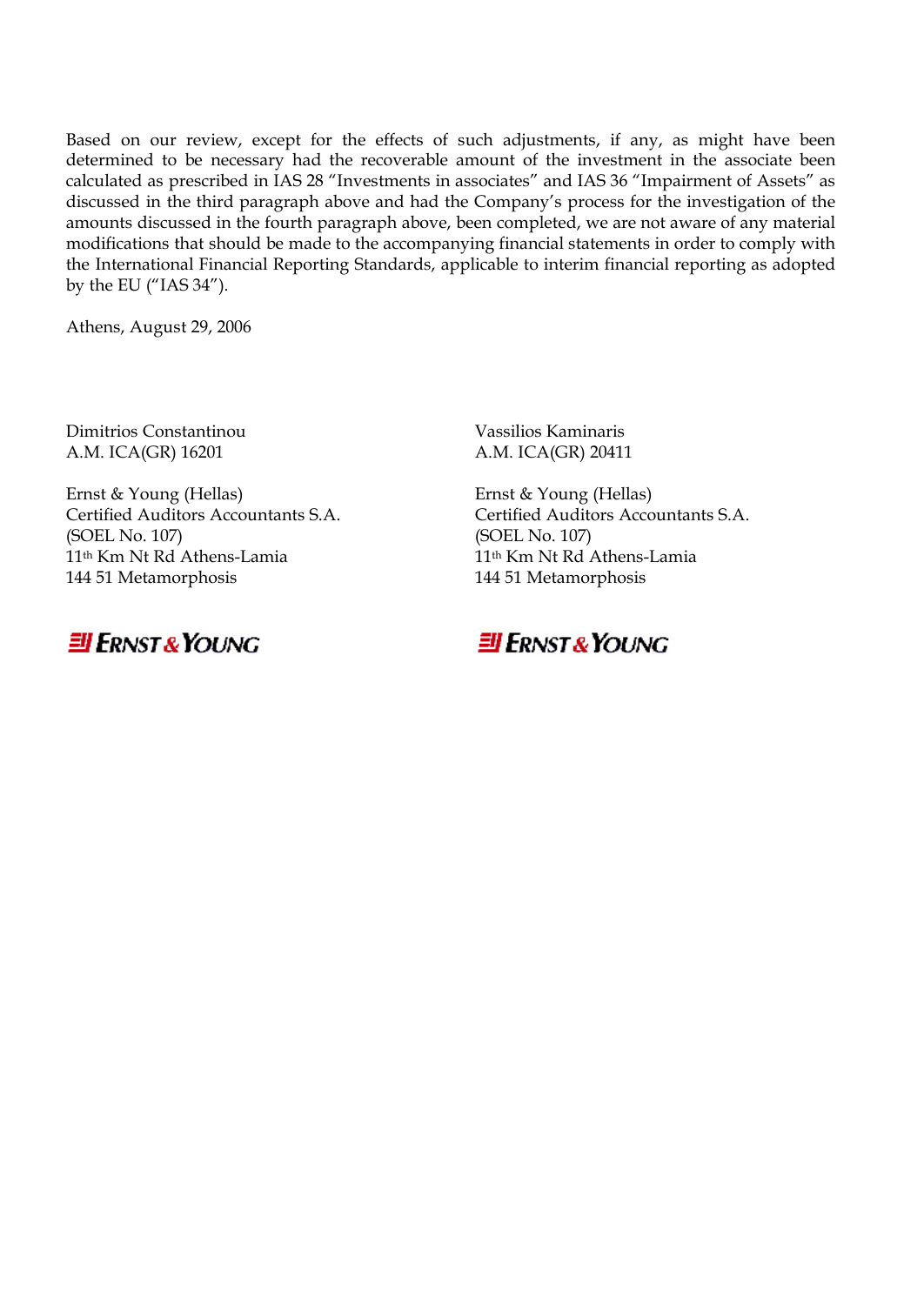#### **PUBLIC POWER CORPORATION S.A. CONDENSED CONSOLIDATED AND SEPARATE STATEMENT OF INCOME FOR THE SIX MONTH PERIOD ENDED JUNE 30, 2006 IN ACCORDANCE WITH INTERNATIONAL FINANCIAL REPORTING STANDARDS**

(All amounts in thousands of Euro- except share and per share data)

|                                          | <b>GROUP</b>              |                           |                           |                           | <b>PARENT COMPANY</b>     |                           |                           |                           |
|------------------------------------------|---------------------------|---------------------------|---------------------------|---------------------------|---------------------------|---------------------------|---------------------------|---------------------------|
|                                          | 01.01.2006-<br>30.06.2006 | 01.01.2005-<br>30.06.2005 | 01.04.2006-<br>30.06.2006 | 01.04.2005-<br>30.06.2005 | 01.01.2006-<br>30.06.2006 | 01.01.2005-<br>30.06.2005 | 01.04.2006-<br>30.06.2006 | 01.04.2005-<br>30.06.2005 |
| <b>REVENUES:</b>                         |                           |                           |                           |                           |                           |                           |                           |                           |
| Revenue from energy sales                | 2,160,141                 | 1,966,413                 | 1,047,370                 | 961,272                   | 2,160,141                 | 1,966,413                 | 1,047,370                 | 961,272                   |
| Other                                    | 171,183                   | 152,590                   | 83,811                    | 77,985                    | 171,183                   | 152,590                   | 83,811                    | 77,985                    |
|                                          | 2,331,324                 | 2,119,003                 | 1,131,181                 | 1,039,257                 | 2,331,324                 | 2,119,003                 | 1,131,181                 | 1,039,257                 |
| <b>EXPENSES:</b>                         |                           |                           |                           |                           |                           |                           |                           |                           |
| Payroll cost                             | 511,817                   | 478,939                   | 266,899                   | 249,000                   | 511,817                   | 478,939                   | 266,899                   | 249,000                   |
| Fuel                                     | 891,683                   | 718,255                   | 455,046                   | 378,749                   | 891,683                   | 718,255                   | 455,046                   | 378,749                   |
| Depreciation and Amortization            | 250,441                   | 219,178                   | 128,338                   | 106,519                   | 250,441                   | 219,178                   | 128,338                   | 106,519                   |
| Energy purchases                         | 193,051                   | 83,457                    | 102,614                   | 38,945                    | 193,051                   | 83,457                    | 102,614                   | 38,945                    |
| Transmission system usage                | 141,677                   | 137,393                   | 64,108                    | 74,247                    | 141,677                   | 137,393                   | 64,108                    | 74,247                    |
| <b>Emission allowances</b>               |                           | 45,034                    |                           | 25,550                    |                           | 45,034                    |                           | 25,550                    |
| Provisions                               | 18,205                    | 14,640                    | 6,174                     | 10,512                    | 18,205                    | 14,640                    | 6,174                     | 10,512                    |
| Financial expenses                       | 80,437                    | 75,829                    | 41,052                    | 38,239                    | 80,436                    | 75,829                    | 41,052                    | 38,239                    |
| Financial income                         | (22, 497)                 | (11,257)                  | (11,366)                  | (5,667)                   | (22, 432)                 | (11,206)                  | (11, 331)                 | (5,641)                   |
| Other (income)/expense, net              | 139,071                   | 122,050                   | 76,481                    | 66,317                    | 138,895                   | 121,928                   | 76,397                    | 66,195                    |
| Share of loss of associates              | 2,476                     | 5,909                     | 738                       | 3,213                     |                           |                           |                           |                           |
| Reversal of impairment loss in           |                           |                           |                           |                           |                           |                           |                           |                           |
| investment in associate                  | (11.201)                  |                           | (11,201)                  |                           | (11,201)                  |                           | (11,201)                  |                           |
| Foreign currency gains / (losses), net   | (5,279)                   | 6,801                     | (2, 331)                  | 5,805                     | (5,279)                   | 6,801                     | (2, 331)                  | 5,805                     |
| <b>PROFIT BEFORE TAX</b>                 | 141,443                   | 22,775                    | 14,629                    | 47,828                    | 144,031                   | 228,755                   | 15,416                    | 51,137                    |
| Income tax expense                       | (45,270)                  | (75, 402)                 | (7,944)                   | (16,003)                  | (45,270)                  | (75, 402)                 | (7, 944)                  | (16,003)                  |
| <b>PROFIT AFTER TAX</b>                  | 96,173                    | 147,373                   | 6,685                     | 31,825                    | 98,761                    | 153,353                   | 7,472                     | 35,134                    |
| Earnings per share, basic and<br>diluted | 0.41                      | 0.64                      | 0.03                      | 0.14                      |                           |                           |                           |                           |
| Weighted average number of shares        | 232,000,000               | 232,000,000               | 232,000,000               | 232,000,000               |                           |                           |                           |                           |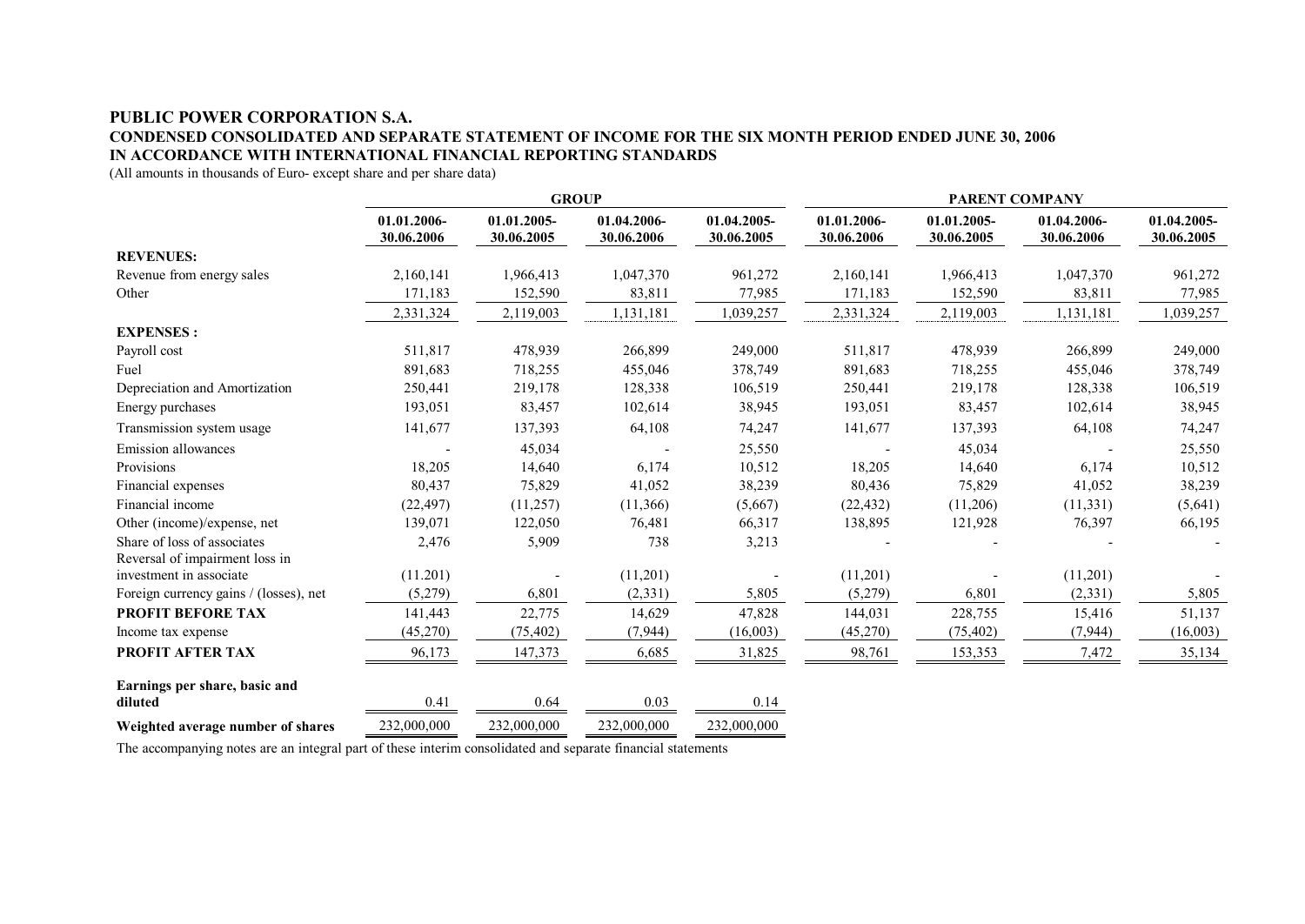# **PUBLIC POWER CORPORATION S.A.**

#### **CONDENSED CONSOLIDATED AND SEPARATE BALANCE SHEET AS OF JUNE 30, 2006 IN ACCORDANCE WITH INTERNATIONAL FINANCIAL REPORTING STANDARDS**

(All amounts in thousands of Euro)

|                                                 | <b>GROUP</b> |            | <b>PARENT COMPANY</b> |            |  |
|-------------------------------------------------|--------------|------------|-----------------------|------------|--|
|                                                 | 30.06.2006   | 31.12.2005 | 30.06.2006            | 31.12.2005 |  |
| <b>ASSETS</b>                                   |              |            |                       |            |  |
| Non - Current Assets:                           |              |            |                       |            |  |
| Property, plant and equipment, net              | 11,165,995   | 11,175,439 | 11,165,990            | 11,175,434 |  |
| Software, net                                   | 16,361       | 15,658     | 16,361                | 15,658     |  |
| Available for sale financial assets             | 37,796       | 40,203     | 37,796                | 40,203     |  |
| Other non-current assets                        | 21,429       | 12,039     | 84,551                | 72,737     |  |
| <b>Total non-current assets</b>                 | 11,241,581   | 11,243,339 | 11,304,698            | 11,304,032 |  |
| <b>Current Assets:</b>                          |              |            |                       |            |  |
| Inventories                                     | 582,034      | 557,834    | 582,034               | 557,834    |  |
| Trade and other receivables, net                | 871,827      | 823,300    | 872,621               | 823,964    |  |
| Cash and cash equivalents                       | 37,512       | 38,176     | 28,723                | 29,351     |  |
| <b>Total Current Assets</b>                     | 1,491,373    | 1,419,310  | 1,483,378             | 1,411,149  |  |
| <b>Total Assets</b>                             | 12,732,954   | 12,662,649 | 12,788,076            | 12,715,181 |  |
|                                                 |              |            |                       |            |  |
| <b>EQUITY AND LIABILITIES</b>                   |              |            |                       |            |  |
| <b>EQUITY:</b>                                  |              |            |                       |            |  |
| Share capital                                   | 1,067,200    | 1,067,200  | 1,067,200             | 1,067,200  |  |
| Share premium                                   | 106,679      | 106,679    | 106,679               | 106,679    |  |
| <b>Legal Reserves</b>                           | 40,398       | 40,398     | 40,398                | 40,398     |  |
| Revaluation surplus                             | 4,175,422    | 4,175,422  | 4,175,422             | 4,175,422  |  |
| Reversal of fixed assets' statutory revaluation |              |            |                       |            |  |
| surplus included in share capital               | (947, 342)   | (947, 342) | (947, 342)            | (947, 342) |  |
| Reserves                                        | 236,418      | 256,265    | 236,418               | 256,265    |  |
| Retained earnings                               | 507,774      | 510,159    | 562,928               | 562,725    |  |
| <b>Total Equity</b>                             | 5,186,549    | 5,208,781  | 5,241,703             | 5,261,347  |  |
| <b>Non-Current Liabilities:</b>                 |              |            |                       |            |  |
| Interest bearing loans and borrowings           | 2,976,752    | 3,197,083  | 2,976,752             | 3,197,083  |  |
| Provisions                                      | 436,916      | 437,432    | 436,916               | 437,432    |  |
| Other non-current liabilities                   | 2,355,849    | 2,259,954  | 2,355,849             | 2,259,954  |  |
| <b>Total Non-Current Liabilities</b>            | 5,769,517    | 5,894,469  | 5,769,517             | 5,894,469  |  |
| <b>Current Liabilities:</b>                     |              |            |                       |            |  |
| Trade and other payables                        | 963,903      | 923,136    | 963,871               | 923,102    |  |
| Dividends payable                               | 563          | 183        | 563                   | 183        |  |
| Short term borrowings                           | 156,000      | 143,900    | 156,000               | 143,900    |  |
| Current portion of interest bearing loans and   |              |            |                       |            |  |
| borrowings                                      | 656,422      | 492,180    | 656,422               | 492,180    |  |
| <b>Total Current Liabilities</b>                | 1,776,888    | 1,559,399  | 1,776,856             | 1,559,365  |  |
| <b>Total Liabilities and Equity</b>             | 12,732,954   | 12,662,649 | 12,788,076            | 12,715,181 |  |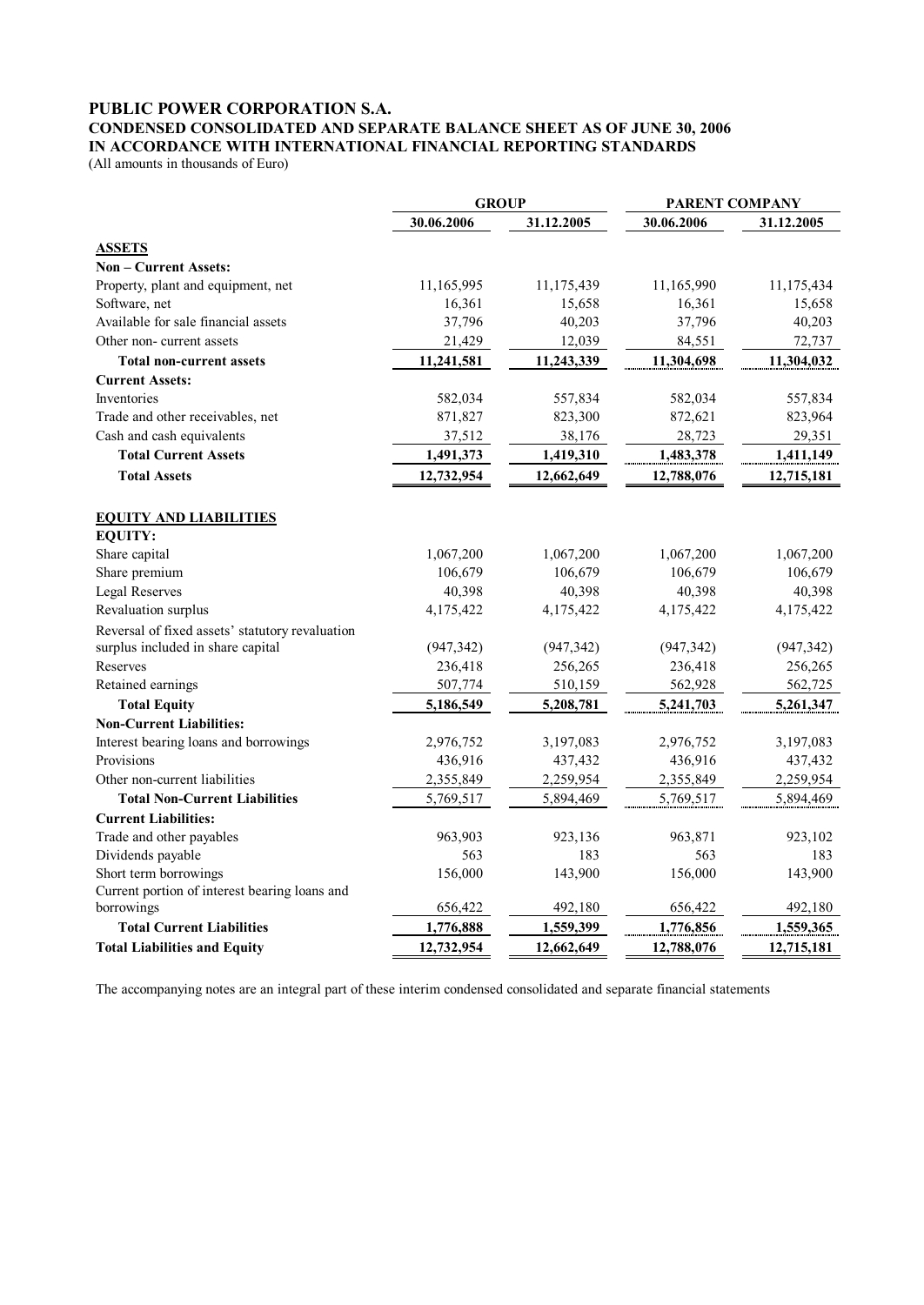### **PUBLIC POWER CORPORATION S.A. CONDENSED CONSOLIDATED CHANGES IN EQUITY FOR THE SIX MONTH PERIOD ENDED JUNE 30, 2006 IN ACCORDANCE WITH INTERNATIONAL FINANCIAL REPORTING STANDARDS**

(All amounts in thousands of Euro)

|                                                                                                            |                         |                         |                  |                               |                                                                                                     | <b>Reserves</b>                                                       |                                            |                                 |                             |                        |
|------------------------------------------------------------------------------------------------------------|-------------------------|-------------------------|------------------|-------------------------------|-----------------------------------------------------------------------------------------------------|-----------------------------------------------------------------------|--------------------------------------------|---------------------------------|-----------------------------|------------------------|
|                                                                                                            | <b>Share</b><br>Capital | <b>Share</b><br>Premium | Legal<br>Reserve | Revaluation<br><b>Surplus</b> | <b>Reversal of</b><br><b>Statutory</b><br>Revaluation<br><b>Surpluses on</b><br><b>Fixed Assets</b> | Marketable<br><b>Securities</b><br><b>Valuation</b><br><b>Surplus</b> | Tax - free<br>and other<br><b>Reserves</b> | <b>Reserves</b><br><b>Total</b> | Retained<br><b>Earnings</b> | <b>Total</b><br>Equity |
| Balance, December 31, 2004                                                                                 | 1,067,200               | 106,679                 | 33,319           | 3,145,640                     | (947, 342)                                                                                          | 18,278                                                                | 223,784                                    | 242,062                         | 577,851                     | 4,225,409              |
| Adjustments (note $3$ (d))                                                                                 |                         |                         |                  |                               |                                                                                                     |                                                                       |                                            |                                 | (4,039)                     | (4,039)                |
| Balance, as restated, December 31, 2004                                                                    | 1,067,200               | 106,679                 | 33,319           | 3,145,640                     | (947, 342)                                                                                          | 18,278                                                                | 223,784                                    | 242,062                         | 573,812                     | 4,221,370              |
| Application of IFRIC 1 (note 3 (d))                                                                        |                         |                         |                  |                               |                                                                                                     |                                                                       |                                            |                                 | 18,949                      | 18,949                 |
| Net income for the period                                                                                  |                         |                         |                  |                               |                                                                                                     |                                                                       |                                            |                                 | 147,373                     | 147,373                |
| Dividends                                                                                                  |                         |                         |                  |                               |                                                                                                     |                                                                       |                                            |                                 | (208, 800)                  | (208, 800)             |
| Amendments of 2004 revaluation of assets                                                                   |                         |                         |                  | (22,005)                      |                                                                                                     |                                                                       |                                            |                                 |                             | (22,005)               |
| Tax on the amendments of 2004 revaluation of<br>assets<br>Revaluation surplus of machinery, transportation |                         |                         |                  | (186)                         |                                                                                                     |                                                                       |                                            |                                 |                             | (186)                  |
| means, furniture and fixture                                                                               |                         |                         | $\sim$           | 891,589                       |                                                                                                     |                                                                       |                                            |                                 |                             | 891,589                |
| Deferred tax of the revaluation surplus                                                                    |                         |                         |                  | (229, 032)                    |                                                                                                     |                                                                       |                                            |                                 |                             | (229, 032)             |
| Valuation of marketable securities                                                                         |                         |                         |                  |                               |                                                                                                     | 3,303                                                                 |                                            | 3,303                           |                             | 3,303                  |
| Other                                                                                                      |                         |                         |                  |                               |                                                                                                     |                                                                       |                                            |                                 | (77)                        | (77)                   |
| <b>Balance, June 30, 2005</b>                                                                              | 1,067,200               | 106,679                 | 33,319           | 3,786,006                     | (947, 342)                                                                                          | 21,581                                                                | 223,784                                    | 245,365                         | 531,257                     | 4,822,484              |
| Balance, December 31, 2005                                                                                 | 1,067,200               | 106,679                 | 40,398           | 4,175,422                     | (947, 342)                                                                                          | 30,042                                                                | 226,223                                    | 256,265                         | 510,159                     | 5,208,781              |
| Valuation of marketable securities                                                                         |                         |                         |                  |                               |                                                                                                     | (2,407)                                                               |                                            | (2,407)                         |                             | (2,407)                |
| Net income for the period                                                                                  |                         |                         |                  |                               |                                                                                                     |                                                                       |                                            | $\blacksquare$                  | 96,173                      | 96,173                 |
| Dividends                                                                                                  |                         |                         |                  |                               |                                                                                                     |                                                                       |                                            |                                 | (116,000)                   | (116,000)              |
| Transfers                                                                                                  |                         |                         |                  |                               |                                                                                                     | $\overline{\phantom{a}}$                                              | (17, 440)                                  | (17, 440)                       | 17,440                      |                        |
| Other                                                                                                      |                         |                         |                  |                               |                                                                                                     |                                                                       |                                            |                                 |                             |                        |
| Balance, June 30, 2006                                                                                     | 1,067,200               | 106,679                 | 40,398           | 4,175,422                     | (947, 342)                                                                                          | 27,635                                                                | 208,783                                    | 236,418                         | 507,774                     | 5,186,549              |
|                                                                                                            |                         |                         |                  |                               |                                                                                                     |                                                                       |                                            |                                 |                             |                        |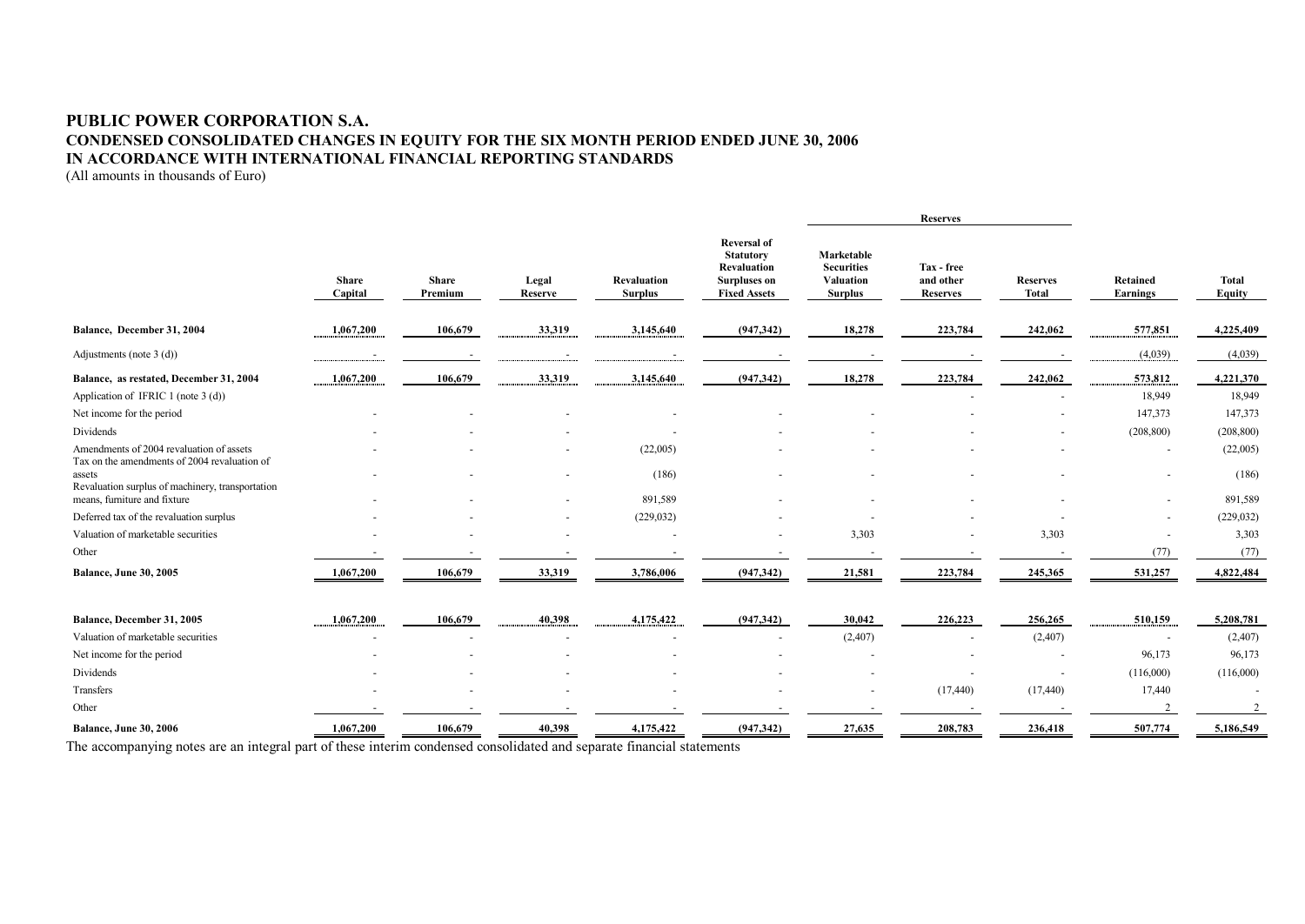### **PUBLIC POWER CORPORATION S.A. CONDENSED SEPARATE CHANGES IN EQUITY FOR THE SIX MONTH PERIOD ENDED JUNE 30, 2006 IN ACCORDANCE WITH INTERNATIONAL FINANCIAL REPORTING STANDARDS**

(All amounts in thousands of Euro)

|                                                                                          |                         |                           |                |                                      |                                                                                                     | <b>Reserves</b>                                                       |                                            |                                 |                      |                        |
|------------------------------------------------------------------------------------------|-------------------------|---------------------------|----------------|--------------------------------------|-----------------------------------------------------------------------------------------------------|-----------------------------------------------------------------------|--------------------------------------------|---------------------------------|----------------------|------------------------|
|                                                                                          | <b>Share</b><br>Capital | Share<br>Legal<br>Premium | <b>Reserve</b> | <b>Revaluation</b><br><b>Surplus</b> | <b>Reversal of</b><br><b>Statutory</b><br>Revaluation<br><b>Surpluses on</b><br><b>Fixed Assets</b> | Marketable<br><b>Securities</b><br><b>Valuation</b><br><b>Surplus</b> | Tax - free<br>and other<br><b>Reserves</b> | <b>Reserves</b><br><b>Total</b> | Retained<br>Earnings | <b>Total</b><br>Equity |
| Balance, December 31, 2004                                                               | 1,067,200               | 106,679                   | 33,319         | 3,145,640                            | (947,342)                                                                                           | 18,278                                                                | 223,784                                    | 242,062                         | 614,207              | 4,261,765              |
| Adjustments (note $3$ (d))                                                               |                         |                           |                |                                      |                                                                                                     | $\overline{\phantom{a}}$                                              |                                            |                                 | (4,039)              | (4,039)                |
| Balance, as restated, December 31, 2004                                                  | 1,067,200               | 106,679                   | 33,319         | 3,145,640                            | (947, 342)                                                                                          | 18,278                                                                | 223,784                                    | 242,062                         | 610,168              | 4,257,726              |
| Applications of IFRIC 1 (note $3(d)$ )                                                   |                         |                           |                |                                      |                                                                                                     |                                                                       |                                            |                                 | 18,949               | 18,949                 |
| Net income for the period                                                                |                         |                           |                |                                      |                                                                                                     |                                                                       |                                            |                                 | 153,353              | 153,353                |
| Dividends                                                                                |                         |                           |                |                                      |                                                                                                     |                                                                       |                                            |                                 | (208, 800)           | (208, 800)             |
| Amendments of 2004 revaluation of assets<br>Tax on the amendments of 2004 revaluation of |                         |                           |                | (22,005)                             |                                                                                                     |                                                                       |                                            |                                 |                      | (22,005)               |
| assets<br>Revaluation surplus of machinery, transportation                               |                         |                           |                | (186)                                |                                                                                                     |                                                                       |                                            |                                 |                      | (186)                  |
| means, furniture and fixture                                                             |                         |                           | $\blacksquare$ | 891,589                              |                                                                                                     |                                                                       |                                            |                                 |                      | 891,589                |
| Deferred tax of the revaluation surplus                                                  |                         |                           |                | (229, 032)                           |                                                                                                     |                                                                       |                                            |                                 |                      | (229, 032)             |
| Valuation of marketable securities                                                       |                         |                           |                |                                      |                                                                                                     | 3,303                                                                 |                                            | 3,303                           |                      | 3,303                  |
| <b>Balance, June 30, 2005</b>                                                            | 1,067,200               | 106,679                   | 33,319         | 3,786,006                            | (947, 342)                                                                                          | 21,581                                                                | 223,784                                    | 245,365                         | 573,670              | 4,864,897              |
| Balance, December 31, 2005                                                               | 1,067,200               | 106,679                   | 40,398         | 4,175,422                            | (947, 342)                                                                                          | 30,042                                                                | 226,223                                    | 256,265                         | 562,725              | 5,261,347              |
| Valuation of marketable securities                                                       |                         |                           |                |                                      |                                                                                                     | (2,407)                                                               | $\overline{\phantom{a}}$                   | (2,407)                         |                      | (2,407)                |
| Net income for the period                                                                |                         |                           |                |                                      |                                                                                                     |                                                                       |                                            | $\blacksquare$                  | 98,761               | 98,761                 |
| Dividends                                                                                |                         |                           |                |                                      |                                                                                                     |                                                                       |                                            |                                 | (116,000)            | (116,000)              |
| Transfers                                                                                |                         |                           |                |                                      |                                                                                                     |                                                                       | (17, 440)                                  | (17, 440)                       | 17,440               |                        |
| Other                                                                                    |                         |                           |                |                                      |                                                                                                     |                                                                       |                                            |                                 |                      |                        |
| <b>Balance, June 30, 2006</b>                                                            | 1,067,200               | 106,679                   | 40,398         | 4,175,422                            | (947, 342)                                                                                          | 27,635                                                                | 208,783                                    | 236,418                         | 562,928              | 5,241,703              |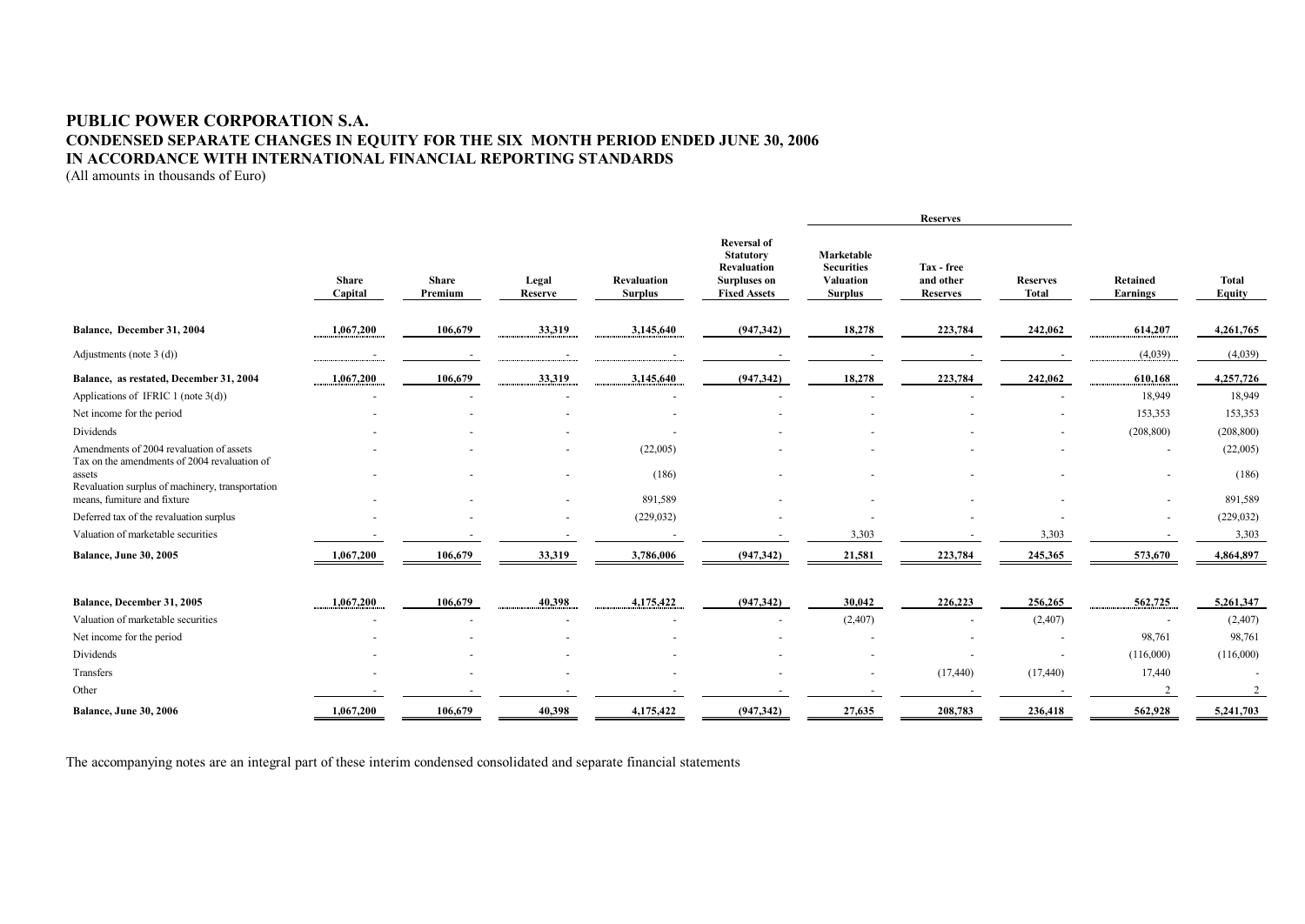#### **PUBLIC POWER CORPORATION S.A. CONDENSED CONSOLIDATED AND SEPARATE STATEMENT OF CASH FLOWS FOR THE SIX MONTH PERIOD ENDED JUNE 30, 2006 IN ACCORDANCE WITH INTERNATIONAL FINANCIAL REPORTING STANDARDS**

(All amounts in thousands of Euro)

|                                                                                                                                                            | <b>GROUP</b>              |                           | PARENT COMPANY            |                           |  |
|------------------------------------------------------------------------------------------------------------------------------------------------------------|---------------------------|---------------------------|---------------------------|---------------------------|--|
|                                                                                                                                                            | 01.01.2006-<br>30.06.2006 | 01.01.2005-<br>30.06.2005 | 01.01.2006-<br>30.06.2006 | 01.01.2005-<br>30.06.2005 |  |
| Cash flows from operating activities                                                                                                                       |                           |                           |                           |                           |  |
| Profit before tax                                                                                                                                          | 141,443                   | 222,775                   | 144,031                   | 228,755                   |  |
| Adjustments:                                                                                                                                               |                           |                           |                           |                           |  |
| Depreciation and amortization                                                                                                                              | 320,103                   | 311,822                   | 320,103                   | 311,822                   |  |
| Amortization of customers' contributions and                                                                                                               |                           |                           |                           |                           |  |
| subsidies                                                                                                                                                  | (28, 172)                 | (54, 853)                 | (28, 172)                 | (54, 853)                 |  |
| Interest expense                                                                                                                                           | 74,092                    | 68,162                    | 74,092                    | 68,162                    |  |
| Other adjustments                                                                                                                                          | 2,871                     | (4, 533)                  | 460                       | (10, 391)                 |  |
| Changes in assets                                                                                                                                          | (121, 602)                | (54,008)                  | (121, 732)                | (53, 973)                 |  |
| Changes in liabilities                                                                                                                                     | 65,147                    | 75,024                    | 65,149                    | 75,021                    |  |
| Income tax paid                                                                                                                                            |                           | (160, 164)                |                           | (160, 164)                |  |
| <b>Net Cash from Operating Activities</b>                                                                                                                  | 453,882                   | 404,225                   | 453,931                   | 404,379                   |  |
| <b>Cash Flows from Investing Activities</b><br>Capital expenditure/ disposal of fixed assets and<br>software<br>Proceeds from customers' contributions and | (316, 540)                | (361,764)                 | (316, 540)                | (361, 764)                |  |
| subsidies                                                                                                                                                  | 87,838                    | 90,540                    | 87,838                    | 90,540                    |  |
| Interest received                                                                                                                                          | 6,336                     | 5,796                     | 6,271                     | 6,163                     |  |
| Investments                                                                                                                                                | (1, 752)                  |                           | (1,700)                   |                           |  |
| Net Cash used in Investing Activities                                                                                                                      | (224, 118)                | (265, 428)                | (224, 131)                | (265,061)                 |  |
| <b>Cash Flows from Financing Activities</b>                                                                                                                |                           |                           |                           |                           |  |
| Net change in short term borrowings<br>Proceeds from interest bearing loans and                                                                            | 12,100                    | (55,250)                  | 12,100                    | (55,250)                  |  |
| borrowings<br>Principal payments of interest bearing loans and                                                                                             | 200,000                   | 225,000                   | 200,000                   | 225,000                   |  |
| borrowing                                                                                                                                                  | (256, 215)                | (226, 304)                | (256, 215)                | (226, 304)                |  |
| Interest paid                                                                                                                                              | (70, 693)                 | (64, 809)                 | (70, 693)                 | (64, 809)                 |  |
| Dividends paid                                                                                                                                             | (115, 620)                | (19)                      | (115, 620)                | (19)                      |  |
| Net Cash used in Financing Activities                                                                                                                      | (230, 428)                | (121, 382)                | (230, 428)                | (121, 382)                |  |
| Net increase/(decrease) in cash and cash equivalents                                                                                                       | (664)                     | 17,415                    | (628)                     | 17,936                    |  |
| Cash and cash equivalents at beginning of year                                                                                                             | 38,176                    | 28,071                    | 29,351                    | 20,274                    |  |
| Cash and cash equivalents at the end of the period                                                                                                         | 37,512                    | 45,486                    | 28,723                    | 38,210                    |  |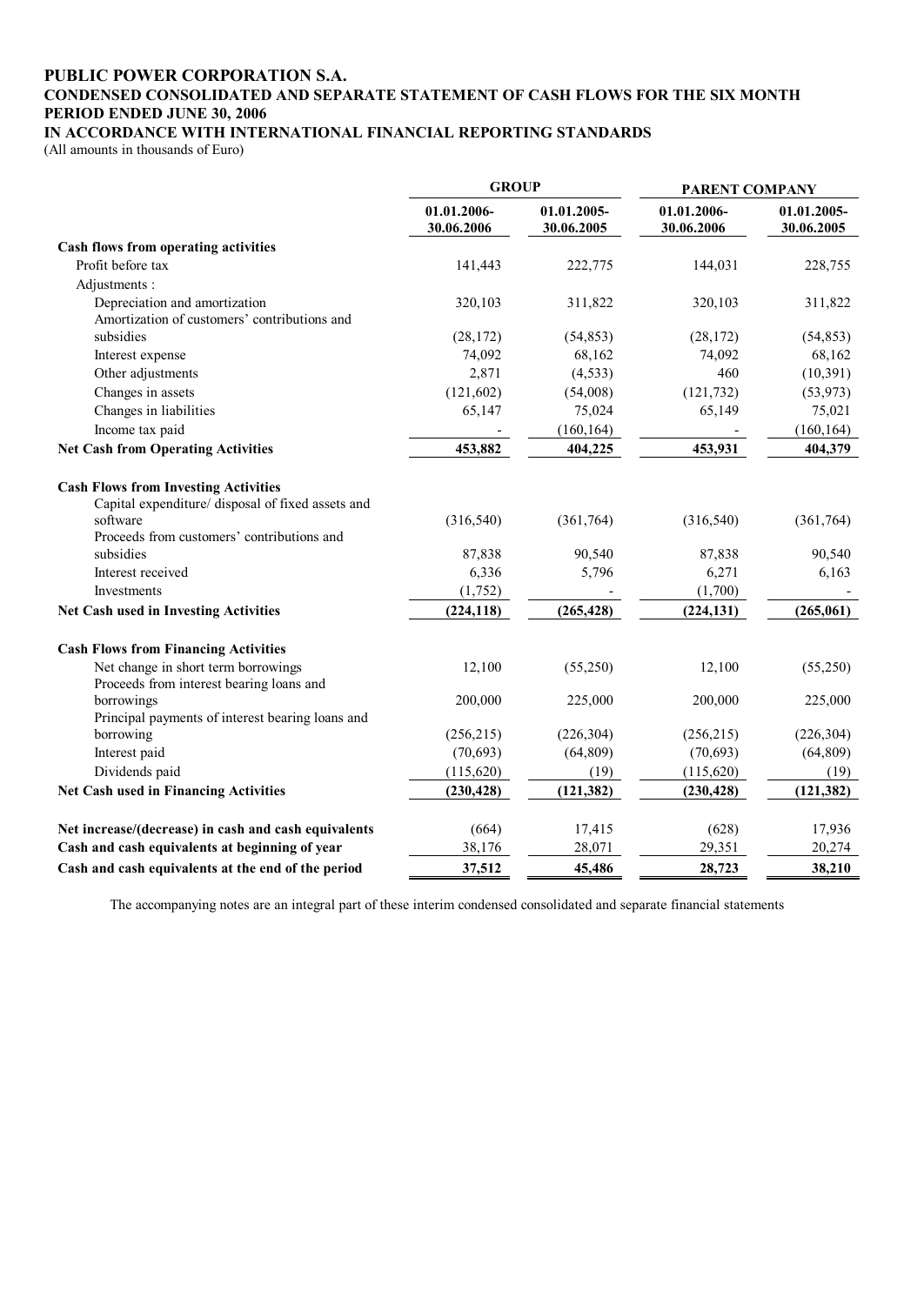# **Index**

| $1 \quad \blacksquare$ |                                                                       |  |
|------------------------|-----------------------------------------------------------------------|--|
| 2.                     |                                                                       |  |
| 3 <sub>1</sub>         | <b>BASIS OF PRESENTATION FOR THE INTERIM FINANCIAL STATEMENTS  11</b> |  |
| 4.                     |                                                                       |  |
| 5 <sub>1</sub>         |                                                                       |  |
| 6.                     |                                                                       |  |
| 7.                     |                                                                       |  |
| 8.                     |                                                                       |  |
| 9.                     |                                                                       |  |
| 10.                    |                                                                       |  |
|                        |                                                                       |  |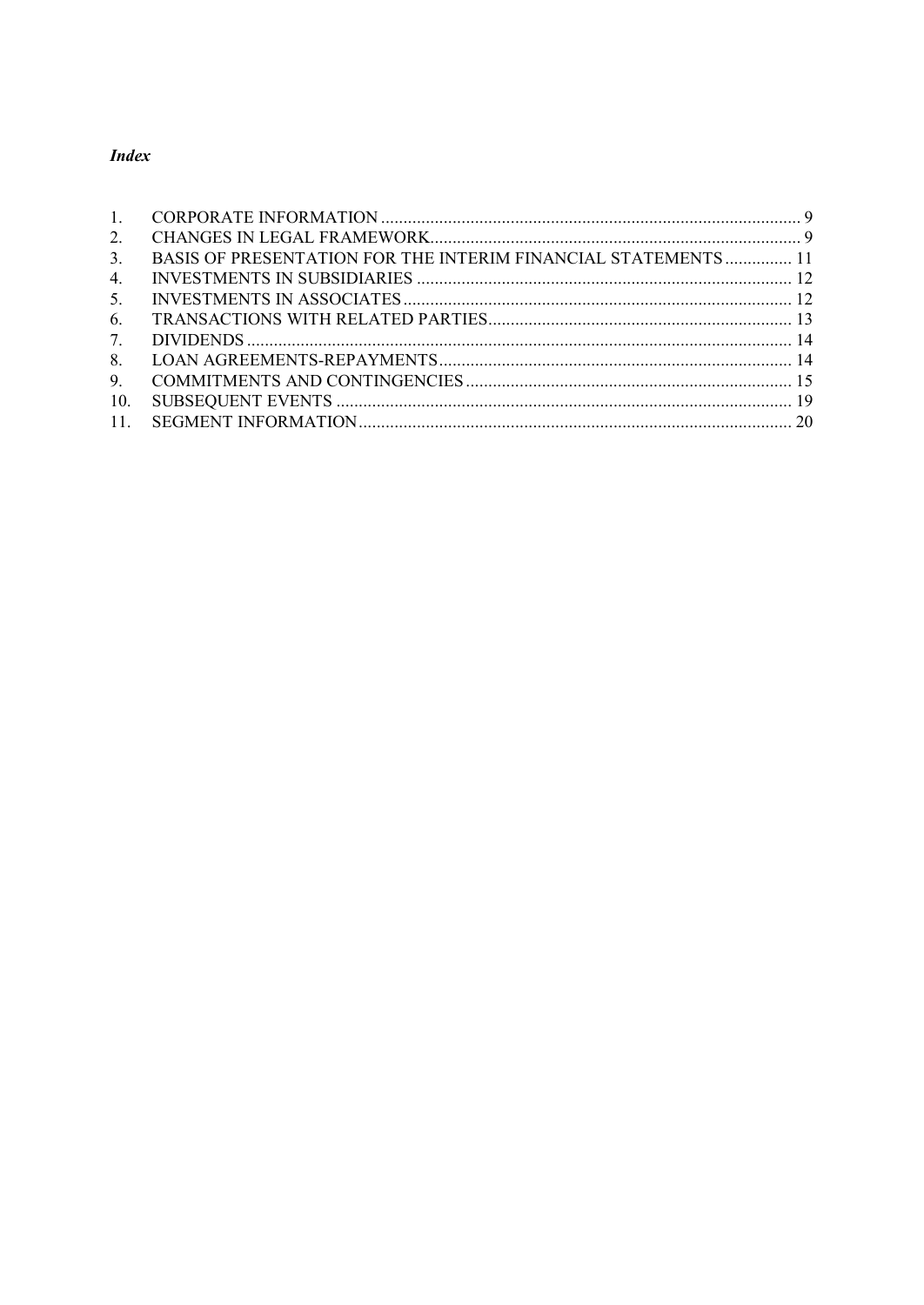## **PUBLIC POWER CORPORATION S.A. NOTES TO THE CONSOLIDATED AND SEPARATE FINANCIAL STATEMENTS IN ACCORDANCE WITH INTERNATIONAL FINANCIAL REPORTING STANDARDS JUNE 30, 2006**

**(**All amounts in thousands of Euro, unless otherwise stated)

## **1. CORPORATE INFORMATION**

Public Power Corporation S.A. ("PPC" or "the Parent Company") was established in 1950 in Greece for an unlimited duration as a State owned and managed corporation for electricity generation, transmission and distribution throughout Greece.

In 1999, the Hellenic Republic enacted Law 2773/1999 ("the Liberalisation Law"), which provided for, among other provisions, the transformation of PPC into a société anonyme. PPC's transformation to a société anonyme was effected on January 1, 2001, by virtue of Presidential Decree 333/2000 and its duration was set for 100 years.

Effective December 2001, PPC's shares were listed on the Athens and London Exchange. The accompanying interim condensed financial statements include the financial statements of PPC ("Parent Company") and the consolidated financial statements of Group PPC ("Group").

PPC headquarters are located at 30, Chalkokondili Street, Athens, 104 32 Greece. As of June 30, 2006 and 2005 the number of staff employed by the Group was approximately 26,649 and 27,546 respectively, excluding employees engaged in Hellenic Electricity Transmission System Operator ("HTSO").

As a vertically integrated electric utility, PPC generates electricity in its own 98 power generating stations, facilitates the transmission of electricity through approximately 11,500 kilometres of high voltage power lines and distributes electricity to consumers through approximately 208,200 kilometres of distribution network.

Lignite for PPC's lignite-fired power stations is extracted mainly from its lignite mines. PPC has also constructed approximately 1,530 kilometres of fibre-optic network along its transmission lines.

The Parent Company's activities present a significant seasonality, which is at its peak in the summer and winter months due to the increased demand for electricity, a fact that is reflected in its quarterly financial statements as well as those of the Group's.

## **2. CHANGES IN LEGAL FRAMEWORK**

In the context of the liberalization of the electricity market, according to the provisions of Law 2773/1999, as it was amended by Law 3175/2003, the Grid and Power Exchange Code was introduced in May 2005, taking into account the provisions of Law 3175/2003 for the implementation of the dayahead market.

In December 2005, Law 3426 was enacted, whose main provisions, are the following:

• Competition in power generation and supply will be introduced through the granting of generating and supply licenses to interested entities, with the exception of micro-isolated networks which are part of non-interconnected islands (under the condition that such granting will be approved by the European Union). As far as the above mentioned micro-isolated non-interconnected islands are concerned, with the exception of generation from renewable energy sources, hybrid plants and auto producers, generation and supply licenses are granted exclusively to PPC.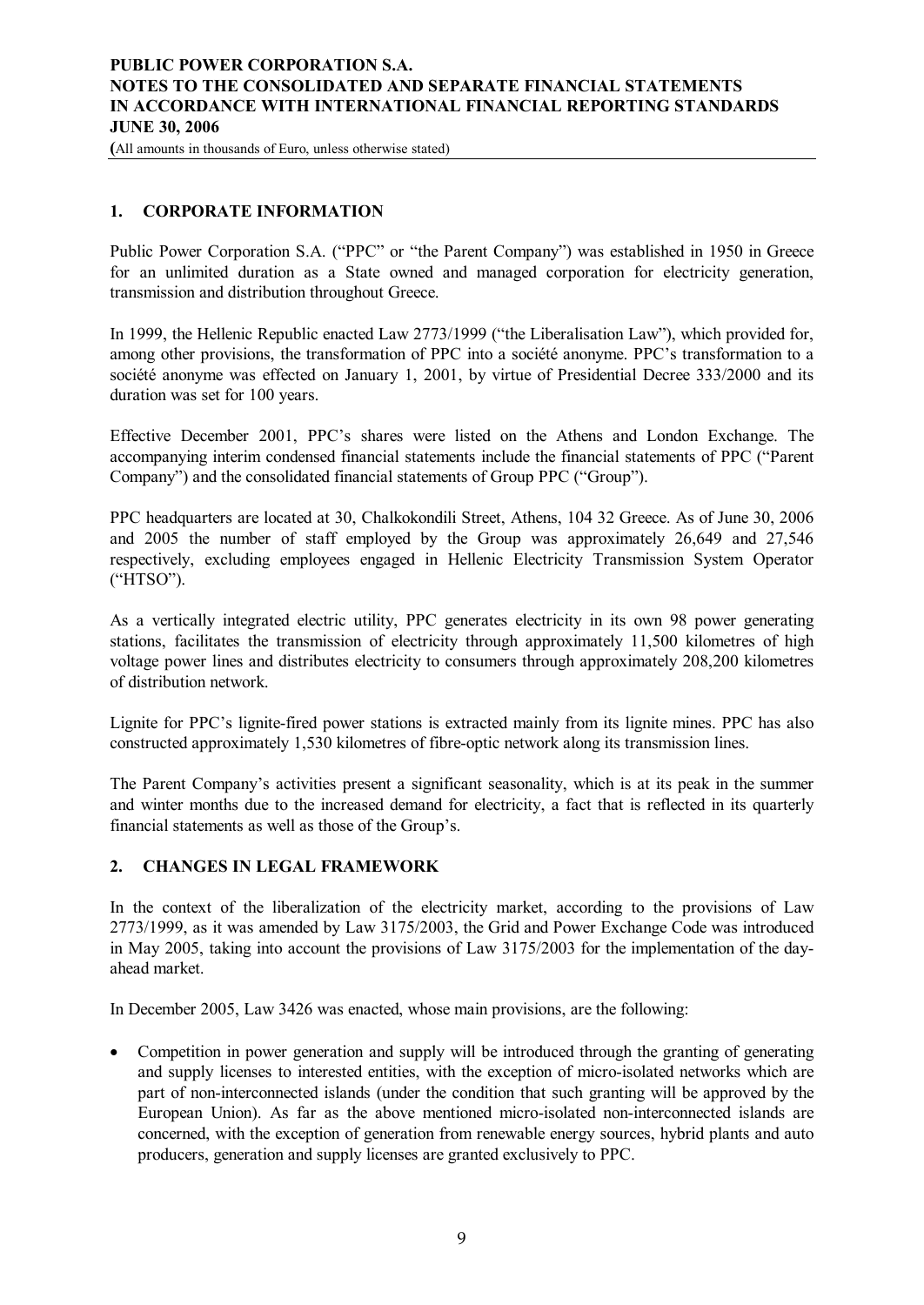## **PUBLIC POWER CORPORATION S.A. NOTES TO THE CONSOLIDATED AND SEPARATE FINANCIAL STATEMENTS IN ACCORDANCE WITH INTERNATIONAL FINANCIAL REPORTING STANDARDS JUNE 30, 2006**

**(**All amounts in thousands of Euro, unless otherwise stated)

## **2. CHANGES IN LEGAL FRAMEWORK (CONTINUED)**

- There will be a tender process by the HTSO for generation capacity contracts and adequate reserve power. Initially the maximum volume of generation capacity contracts is designated for up to a total of 900 MW and relates to capacity commissioned up to 31 December 2010. PPC may only participate for up to 50% of additional tenders, for additional capacity of up to 400 MW, which may be made during that time period. PPC may participate on equal terms in tenders for capacity above 1,300 MW (future tenders) and for units commissioned after 31 December 2010.
- · Ownership of the national grid ("transmission system" and "distribution network") remains exclusively with PPC.
- · Provides for the operational unbundling of PPC's activities in Transmission, Distribution and Operation for the non-interconnected islands.
- PPC, as owner of the Distribution Network, accepts the applications for connecting to the network, operates, develops and maintains the network according to its planning and the directions of the Distribution System Operator and the Operator of the non-interconnected islands.
- Until July 1, 2007, an independent entity will be formed through the expansion of the existing Transmission System Operator (HTSO), which will be renamed into Hellenic Transmission and Distribution Systems Operator (HTDSO) and will undertake the operation of the Distribution system as well.
- PPC is appointed as the Operator for the non interconnected islands. The activities of PPC as an operator for the non – interconnected islands will be functionally unbundled from the rest of its activities.
- All non-household consumers are considered eligible customers and are allowed to conclude supply contracts with energy suppliers on the basis of private agreements, with the exception of the micro isolated islands' consumers. As of July 1, 2007, all consumers will be considered eligible customers with the exception of micro isolated islands' consumers whose supply of energy will be made exclusively by PPC.
- The Minister of Development, by a Decision to be issued within six months from the publication of Law 3426/05, shall define Public Service Obligations, as well as the holders of licenses granted under the provisions of Law 2773/99, who shall be liable to provide these services.

The Minister of Development, by a Decision to be issued following a relevant opinion by RAE within 3 months from the issuance of the Decision mentioned in the previous paragraph, shall define the methodology for the calculation of the compensation due for the provision of public service obligations to the license holders that provide them.

The amount of the above mentioned compensation due for providing public service obligations will be approved each year, by a Decision of the Minister of Development, after a relevant opinion by RAE and will be paid under the condition that, electricity companies will keep separate accounts depicting at least the compensation granted to them for providing public service obligations, as well as charges they impose to their customers relating to those services.

The above mentioned Ministerial Decision has not been issued yet.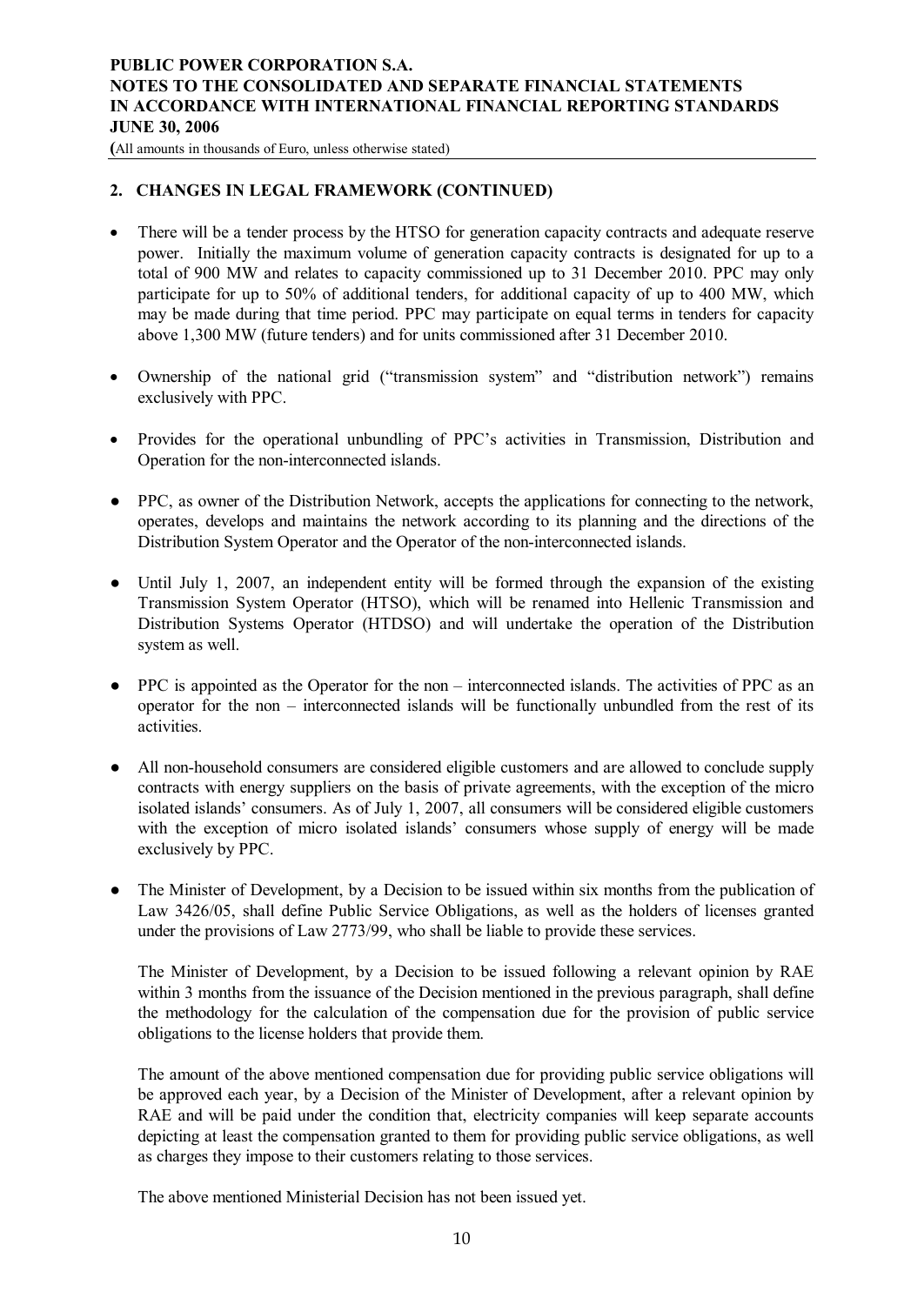## **PUBLIC POWER CORPORATION S.A. NOTES TO THE CONSOLIDATED AND SEPARATE FINANCIAL STATEMENTS IN ACCORDANCE WITH INTERNATIONAL FINANCIAL REPORTING STANDARDS JUNE 30, 2006**

**(**All amounts in thousands of Euro, unless otherwise stated)

## **2. CHANGES IN LEGAL FRAMEWORK (CONTINUED)**

In June 2006, Law 3468 concerning "Electricity generation from Renewable Energy Sources (RES) and High Efficiency Co-generation of Heat and Power (HE-CHP)" was enacted. Its main provisions are:

- The incorporation of Directive 2001/77/EC in the national legislation and the adaptation of the national legislation to the relative obligations that result from the Kyoto Protocol that already has been ratified by Law 3017/2002 and the National Allocation Plan for the Distribution of  $CO<sub>2</sub>$  gas emissions.
- · The simplification and acceleration of the licensing procedure for RES and HE-CHP projects.
- The improvement of the legislative framework for licensing, operation and pricing of electricity from RES and HE-CHP plants (prices will no longer be defined as percentages on PPC's invoices, credit for the capacity in the interconnected system will be abolished, etc.)

## **3. BASIS OF PRESENTATION FOR THE INTERIM FINANCIAL STATEMENTS**

- *(a) Basis of preparation of financial statements:* The accompanying interim condensed consolidated and separate financial statements ("financial statements") for the six month period ended June 30, 2006 have been prepared in accordance with IAS 34 "Interim Financial Reporting" which defines the form and the content of the interim financial statements. The accompanying financial statements do not include all the information and disclosures required in the annual financial statements and should be read in conjunction with the latest annual financial statements as at December 31, 2005 made publicly available.
- *(b) Approval of Financial Statements:* The Board of Directors approved the accompanying financial statements on August 29, 2006.
- *(c) Reclassifications:* Certain reclassifications have been made to prior period balances to conform with current period classification.
- *(d) Adjustments of Previously Reported Items:* PPC decided to proceed in 2005 with the adjustments of certain line items which relate to periods prior to 2003. The cumulative effect of these adjustments are recorded against the beginning balance of equity of the earliest period presented. Such adjustments relate to fixed assets and suppliers balances and they are presented net of the related deferred tax.

Up to December 31, 2004 the provision for mines' restoration was calculated based on the total surface for restoration as at the end of each period, multiplied by the average cost of restoration per metric unit. As at 31 December 2005 the company modified the above methodology in accordance with the provisions of the IFRIC 1 "Changes in existing Decommissioning, Restoration and similar Liabilities". The corresponding financial statements for the six months ended June 30, 2005 have been adjusted to reflect the adoption of the revisions required by IFRIC 1. The effect from the adjustment resulting from adoption of the interpretation in the financial statements for the six months ended June 30, 2005 amounted to a decrease in profit before tax and profit after tax of Euro 471 and Euro 320, respectively, a decrease in the accumulated provision of Euro 18.9 million which was credited in Retained Earnings and the creation of an asset and a provision of Euro 14.5 million.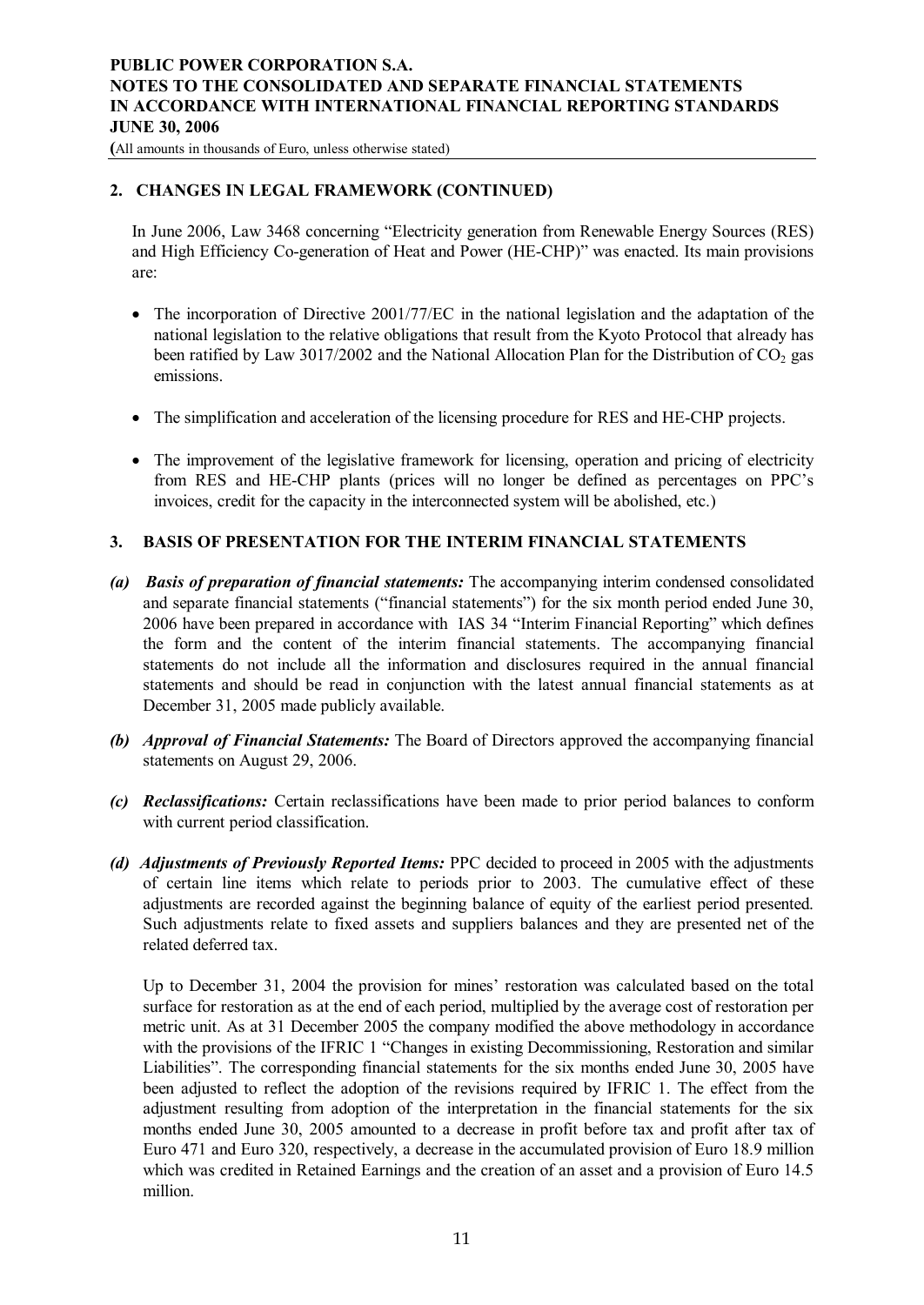**(**All amounts in thousands of Euro, unless otherwise stated)

#### **4. INVESTMENTS IN SUBSIDIARIES**

|                               | Group                    |            | Company    |            |  |
|-------------------------------|--------------------------|------------|------------|------------|--|
|                               | 30.06.2006               | 31.12.2005 | 30.06.2006 | 31.12.2005 |  |
| <b>PPC</b> Telecommunications |                          |            | 57,419     | 57,419     |  |
| PPC Rhodes S.A.               | $\overline{\phantom{0}}$ |            | 1,945      | 1,945      |  |
| PPC Renewables S.A.           | $\overline{\phantom{0}}$ |            | 6,334      | 4,634      |  |
| PPC Crete S.A.                | $\overline{\phantom{0}}$ |            | 1,100      | 1,100      |  |
| <b>Total</b>                  | $\,$                     |            | 66,798     | 65,098     |  |

The consolidated financial statements include the financial statements of PPC and the subsidiaries listed bellow:

| <b>NAME</b>                 | Ownership<br><b>Interest</b> | <b>Country of</b><br>Incorporation | <b>Principal Activities</b>                                          |
|-----------------------------|------------------------------|------------------------------------|----------------------------------------------------------------------|
| PPC Renewables S.A.         | $100\%$                      | Greece                             | Engineering, consulting, technical and<br>commercial services        |
| PPC Rhodes S.A.             | $100\%$                      | Greece                             | Engineering, construction and<br>operation of a power plant          |
| PPC Telecommunications S.A. | $100\%$                      | Greece                             | Telecommunication services                                           |
| PPC Crete S.A.              | $100\%$                      | Greece                             | Engineering services, construction and<br>operation of a power plant |

In June 2006, the Annual Shareholders' General Assemblies for PPC Rhodes S.A. and PPC Kriti S.A. decided to dissolve the aforementioned companies and to initiate the appropriate procedures on July 1, 2006.

#### **5. INVESTMENTS IN ASSOCIATES**

|                                    | Group      |            | Company        |            |  |
|------------------------------------|------------|------------|----------------|------------|--|
|                                    | 30.06.2006 | 31.12.2005 | 30.06.2006     | 31.12.2005 |  |
| <b>HTSO</b>                        | 144        | 144        | 144            | 144        |  |
| WIND-PPC Holding N.V.              |            | 2,477      | ۰              |            |  |
| LARCO S.A.                         | 11,201     |            | 11,201         |            |  |
| Investments through PPC Renewables | 3,675      | 1,923      | $\blacksquare$ |            |  |
| <b>Total</b>                       | 15,021     | 4,544      | 11,345         | 144        |  |

The Group's ownership interest in the above associates as at June 30, 2006 was as follows:

| <b>Name</b>                           | Ownership<br><b>Interest</b> | <b>Country of</b><br>Incorporation | <b>Principal Activities</b>                 |
|---------------------------------------|------------------------------|------------------------------------|---------------------------------------------|
| <b>HTSO</b>                           | 49%                          | Greece                             | Note 2                                      |
| WIND-PPC Holding N.V.                 | 50% less one<br>share        | Netherlands                        | Telecommunication services                  |
| Investments through PPC<br>Renewables | 49%                          | Greece                             | Energy generation from<br>renewable sources |
| Larco S.A.                            | 28.56%                       | Greece                             | Metallurgical                               |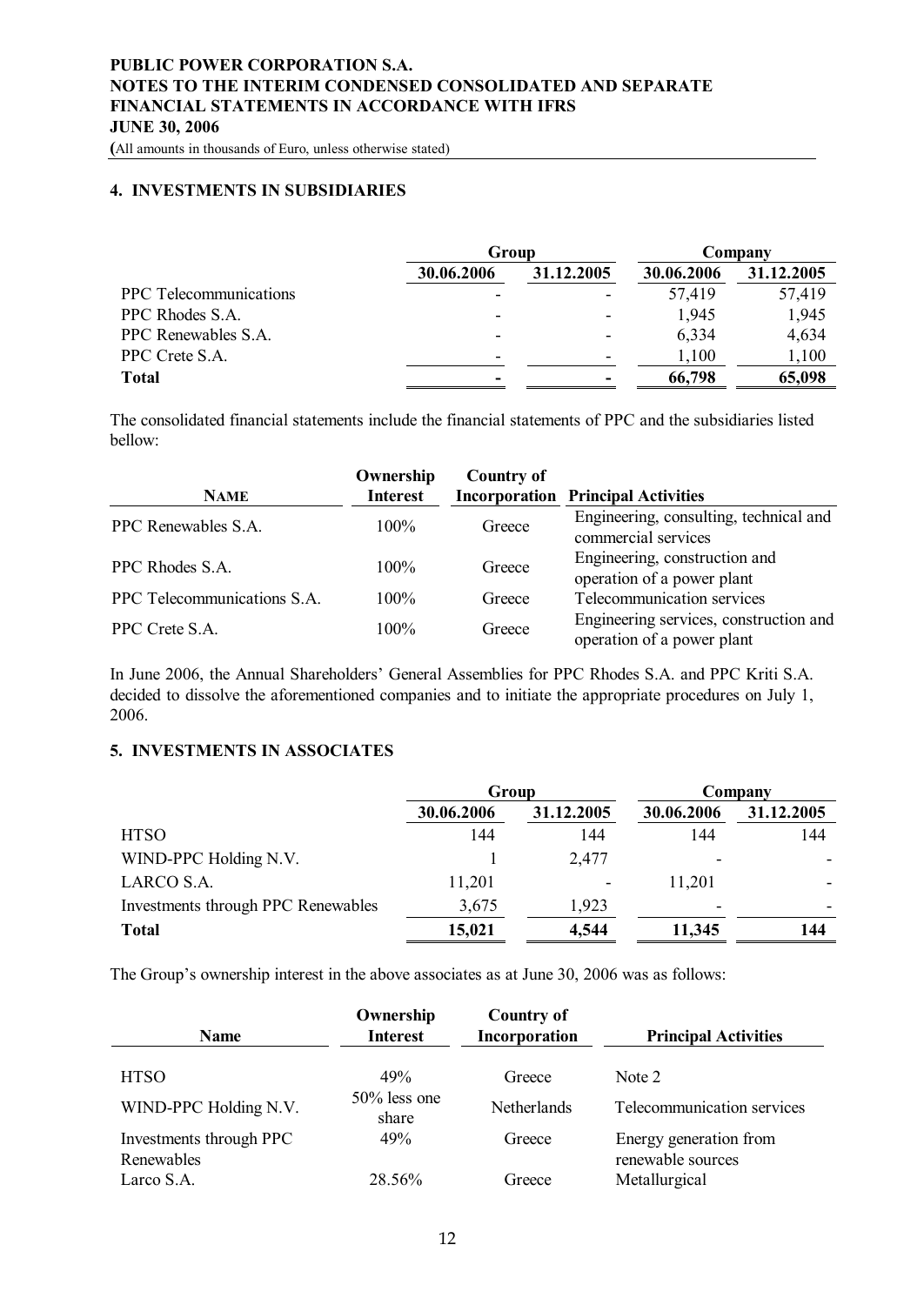**(**All amounts in thousands of Euro, unless otherwise stated)

### **5. INVESTMENTS IN ASSOCIATES (CONTINUED)**

In the six month period ended June 30, 2006 the Parent Company reversed an amount of Euro 11,201 which represents part of an impairment loss recognised in prior year on its investment in LARCO S.A. The amount reversed was also recognised in the consolidated financial statements as income from the valuation of an associate (valuation based on the Equity Method).

# **6. TRANSACTIONS WITH RELATED PARTIES**

The Parent Company's transactions with its subsidiaries and its associates for the six months ended June 30, 2006 and 2005 are as follows:

|                                                | June 30<br>2006 | June 30<br>2005 |  |
|------------------------------------------------|-----------------|-----------------|--|
| <b>Transactions with subsidiaries</b>          |                 |                 |  |
| - PPC Telecommunications S.A. (rental charges) | 17              |                 |  |
|                                                |                 | 17              |  |
| - PPC Renewables S.A. (rental charges)         | 5               | 5               |  |
| - PPC Rhodes S.A. (rental charges)             | 5               | 5               |  |
| - PPC Crete (rental charges)                   | 3               | $\overline{2}$  |  |
| <b>Transactions with associates</b>            |                 |                 |  |
| HTSO S.A                                       |                 |                 |  |
| - Transmission system usage                    | 121,183         | 110,044         |  |
| - Administrative fees                          | 5,940           | 5,113           |  |
| - Other services                               | 13,217          | 11,353          |  |
| - Transmission system usage fees               | (141, 677)      | (137, 393)      |  |
| - Energy purchases from renewable sources      | (113,460)       | (26, 186)       |  |
| Larko                                          |                 |                 |  |
| - Energy sales                                 | 26,796          | 18,255          |  |
| Tellas                                         |                 |                 |  |
| - Rental charges                               | 44              | 43              |  |
| - Optic fibre rental charges (note 1)          | 1,660           | 1,602           |  |
| - Other income                                 | 154             | 226             |  |
| - Telephone charges                            | (1,315)         | (1,127)         |  |

Fees concerning management members amounted to Euro 778 and Euro 917 for the six month period ended June 30, 2006 and June 30, 2005, respectively.

The Parent Company has guaranteed for existing loans of an associate company (Tellas) up to the amount of Euro 30 million. This guarantee has been renewed on March 7, 2006 and it was valid until June 30, 2006 with a further renewal on July 11 2006 which is valid until July 31, 2006.

Moreover in March 2006 and July 2006 the Parent Company's Board of Directors also decided that a new guarantee will be issued in favour of Tellas in connection with a bond of Euro 50 million to be concluded by Tellas. The issue of the bond took place on July 31, 2006 and the proceeds were used for the full repayment of the existing loans amounting to Euro 30 million.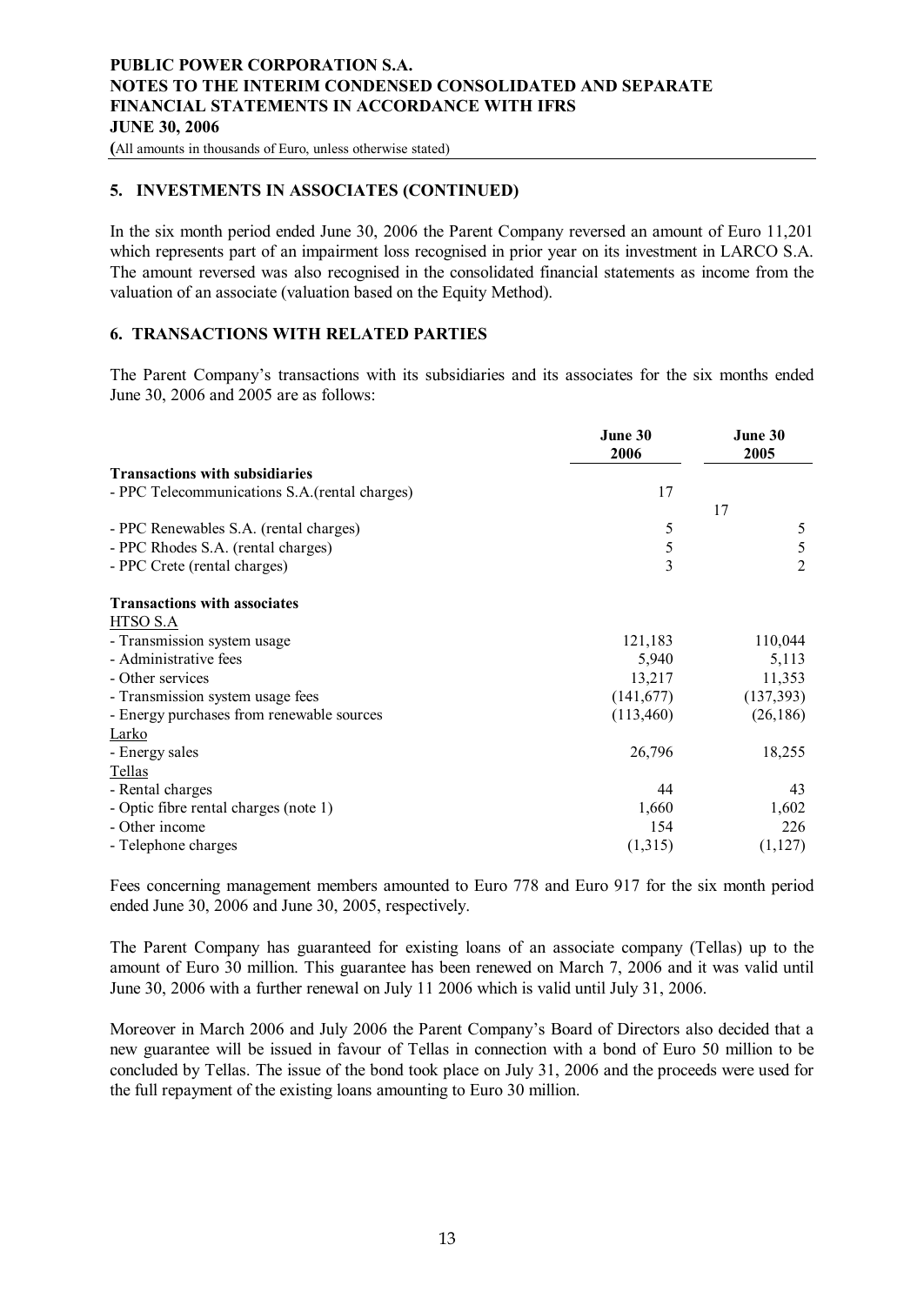**(**All amounts in thousands of Euro, unless otherwise stated)

#### **6. TRANSACTIONS WITH RELATED PARTIES (CONTINUED)**

The Parent Company's balances with its subsidiaries and its associates as of June 30, 2006 and December 31, 2005 are as follows:

|                                   | <b>June 30,</b><br>2006 | December 31,<br>2005 |
|-----------------------------------|-------------------------|----------------------|
| <b>Balances with subsidiaries</b> |                         |                      |
| PPC Telecommunications S.A.       |                         |                      |
| - Receivables                     | 273                     | 255                  |
| - Payables                        |                         |                      |
| PPC Renewables S.A.               |                         |                      |
| - Receivables                     | 1,176                   | 1,159                |
| - Payables                        |                         |                      |
| PPC Rhodes S.A.                   |                         |                      |
| - Receivables                     | 29                      | 29                   |
| - Payables                        |                         |                      |
| <b>PPC</b> Crete                  |                         |                      |
| - Receivables                     | 40                      | 36                   |
| - Payables                        |                         |                      |
| <b>Balances with associates</b>   |                         |                      |
| <b>HTSO</b>                       |                         |                      |
| - Receivables                     | 28,000                  | 28,606               |
| - Payables                        | (74, 492)               | (48, 795)            |
| Tellas                            |                         |                      |
| - Receivables                     | 12,778                  | 10,877               |
| - Payables                        | (8, 104)                | (6, 113)             |
| Larco                             |                         |                      |
| - Receivables                     | 34,417                  | 34,119               |
| - Payables                        |                         |                      |

Transactions and balances between the Parent Company and its subsidiaries have been eliminated for consolidation purposes. Furthermore, the Parent Company, on June 30, 2006, has established a provision of Euro 22,814 against receivables from LARCO.

#### **7. DIVIDENDS**

The Parent Company Shareholders' General Assembly which took place on May 24, 2006, approved the distribution of dividends amounting to Euro 116,000 (Euro 0.50 per share) for the year 2005. In the six months ended June 30, 2006 dividends amounting to Euro 115,620 were paid.

#### **8. LOAN AGREEMENTS-REPAYMENTS**

Within the six month period ended June 30, 2006 the Parent Company has concluded one loan agreement for an amount of Euro 100 million with a five-year duration. It has also concluded a long-term loan agreement with the European Investment Bank for an amount of Euro 100 million with a duration of 15 years. Moreover a bond loan agreement with a maturity of one year of a total amount of Euro 100 million was renewed for one more year.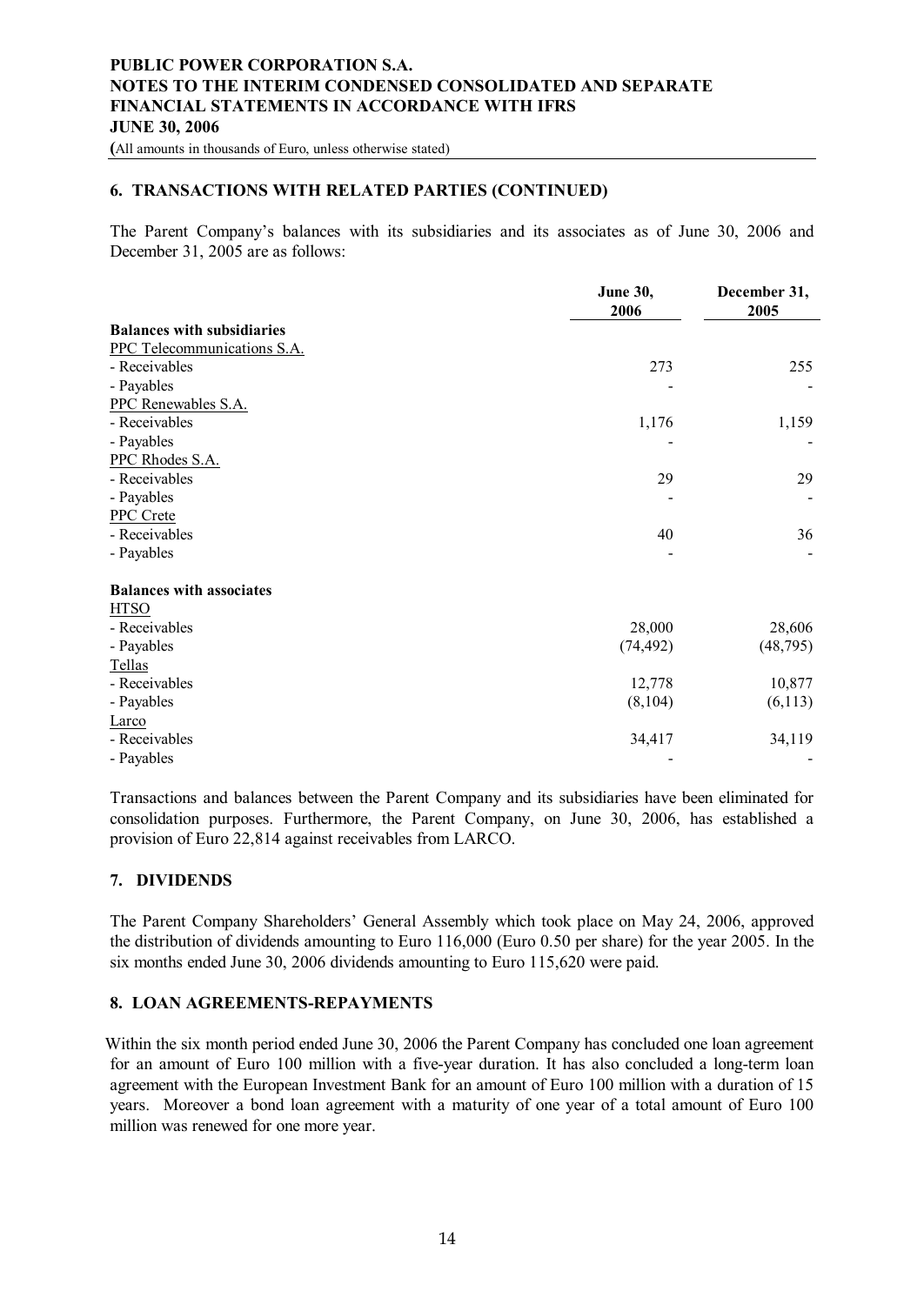**(**All amounts in thousands of Euro, unless otherwise stated)

### **8. LOAN AGREEMENTS-REPAYMENTS (CONTINUED)**

At June 30, 2006 the available credit lines of the overdraft facilities amounted to Euro 300 million, while the unused portion of all overdraft facilities of the Parent Company amounted to Euro 144 million.

In June 2006, the bondholders of a bond amounting to Euro 59 million concluded in June 1997 did not exercise their call option and as a result the final redemption of the abovementioned bond will take place in June 2012.

The loan repayments for the six month period ended June 30, 2006 amounted to Euro 256,215.

#### **9. COMMITMENTS AND CONTINGENCIES**

- *(a) Agreement with WIND:* One of PPC's subsidiaries, PPC Telecommunications S.A., has formed a company with WIND S.p.A. (WIND-PPC Holdings N.V.), which further, exclusively, participates in Tellas S.A. Telecommunications ("Tellas"). Tellas started providing fixed and fixed wireless telephony as well as Internet services in Greece in 2003. The Group's total estimated equity contribution into Tellas is expected to be approximately Euro 80 million up to 2007, of which an amount of approximately Euro 51 million has already been invested through PPC Telecommunications S.A. Furthermore, PPC has also constructed a fibre-optic network along its existing lines which is leased to Tellas under an agreement expiring on December 31, 2017. PPC is responsible for maintaining the fibre-optic network in good order while rentals are receivable annually in arrears based on a formula defined in the agreement.
- *(b) Acquisition Program:* In April 2005, PPC participated in the tender process for the privatization of 3 power plants in Bulgaria. PPC has submitted offers for two out of the three companies (Bobov Dol and Varna) and was the highest bidder for the Bobov Dol power plant. After a legal dispute that stalled the tender procedure for the sale of Thermal Power Plant of Bobov Dol EAD for more than a year, the Privatization Agency of Bulgaria with its Decision No 3074-P of July 4, 2006 declared PPC as the winning bidder. Negotiations between the Privatization Agency and PPC have already started.

In March 2006, PPC's Board of Directors approved the common participation of PPC and Contour Global, in the tender process for the privatization of one power plant and one mine, in Pljevlja in Montenegro, under the condition that the participation of PPC in the final phase of the tender will prove to be favourable after the completion of special audits. After the completion of these audits the Board of Directors with its resolution 114/22.5.2006 decided that PPC will not participate in the tender. As a result no binding offer was submitted.

- *(c) Ownership of Property:* According to a study performed by an independent law firm, major matters relating to the ownership of PPC's assets, are as follows:
	- 1. Public Power Corporation S.A. is the legal successor to all property rights of the former PPC legal entity. Its properties are for the most part held free of encumbrances. Although all property is legally owned, legal title in land and buildings will not be perfected and therefore title may not be enforced against third parties until the property is registered at the relevant land registry in PPC's name. PPC is in the process of registering this property free of charge at the relevant land registries following a simplified registration procedure. This process is not yet finalised.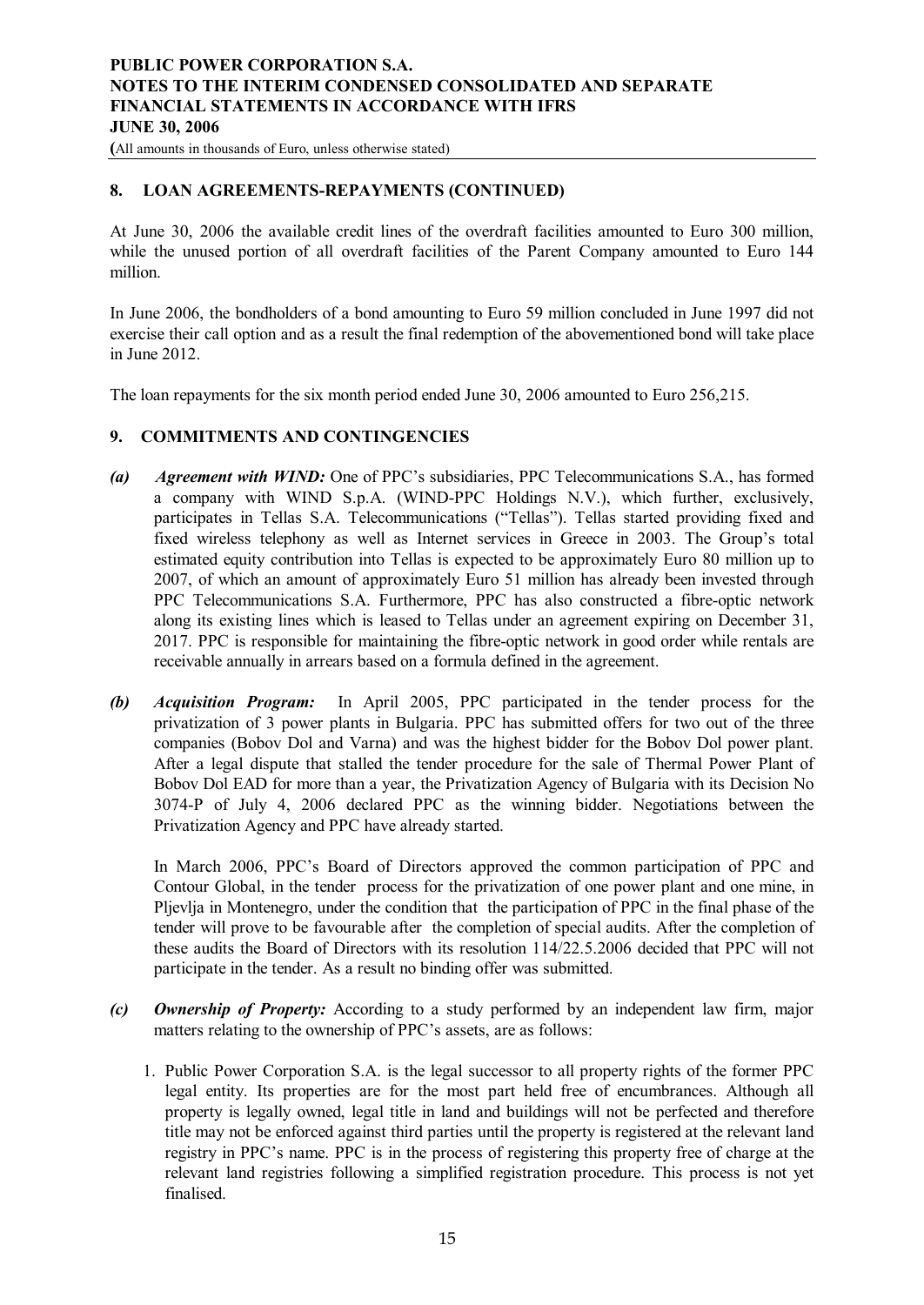**(**All amounts in thousands of Euro, unless otherwise stated)

#### **9. COMMITMENTS AND CONTINGENCIES (CONTINUED)**

- 2. In a number of cases, expropriated land, as presented in the expropriation statements, differs (in quantitative terms), with what PPC considers as its property.
- 3. Agricultural land acquired by PPC through expropriation in order to be used for the construction of hydroelectric power plants, will be transferred to the State as no charge, following a decision of PPC's Board of Directors and a related approval by the Ministry of Development, if this land is no longer necessary to PPC S.A. for the fulfilment of its purposes.
- *(d) Litigation and Claims:* The Group is a defendant in several legal proceedings arising from its operations. The total amount claimed as at June 30, 2006 amounts to approximately, Euro 398 million, as further analysed below:
	- **1. Claims with contractors, suppliers and other claims:** A number of contractors and suppliers have raised claims against the Company, mainly for disputes in relation to the construction and operation of power plants. These claims are either pending before courts or in arbitration and mediation proceedings. The total amount involved is approximately Euro 245 million. In most cases the Group has raised counter claims, which are not reflected in the accounting records until the time of collection.
	- **2. Fire incidents:** A number of individuals have raised claims against the Company for damages incurred as a result of alleged electricity-generated fires. The cases relate mainly to the years 1993 through 1996 and the total amount involved is approximately Euro 40 million.
	- **3. Claims by employees:** Employees are claiming the amount of Euro 113 million, for allowances and other benefits that according to the employees should have been paid by PPC.

For the above amounts the Group has established provisions, which at June 30, 2006 totalled approximately Euro 143 million.

- *(e) Environmental Obligations:* Key uncertainties that may influence the final level of environmental investment which the Group will be required to make over the forthcoming decade, include:
	- 1. Several Environmental Permits and operating Licenses have yet to be obtained by individual PPC operating units. This includes, Megalopolis A power station, some of the hydroelectric stations and a large part of the national transmission network and the new mine in Klidi.
	- 2. The Supreme Court by its Decisions 1691/2005 and 1688/2005 repealed both the Environmental Permits granted for the Acheloos river diversion and the ancillary projects. Part of the latter is the Messohora hydroelectric station – currently under construction – whose construction cost amounts to approximately Euro 267 million as of June 30, 2006 and which is included in " Property, Plant and Equipment, net" in both the Parent Company and the Group's Condensed Balance Sheet, as of June 30, 2006.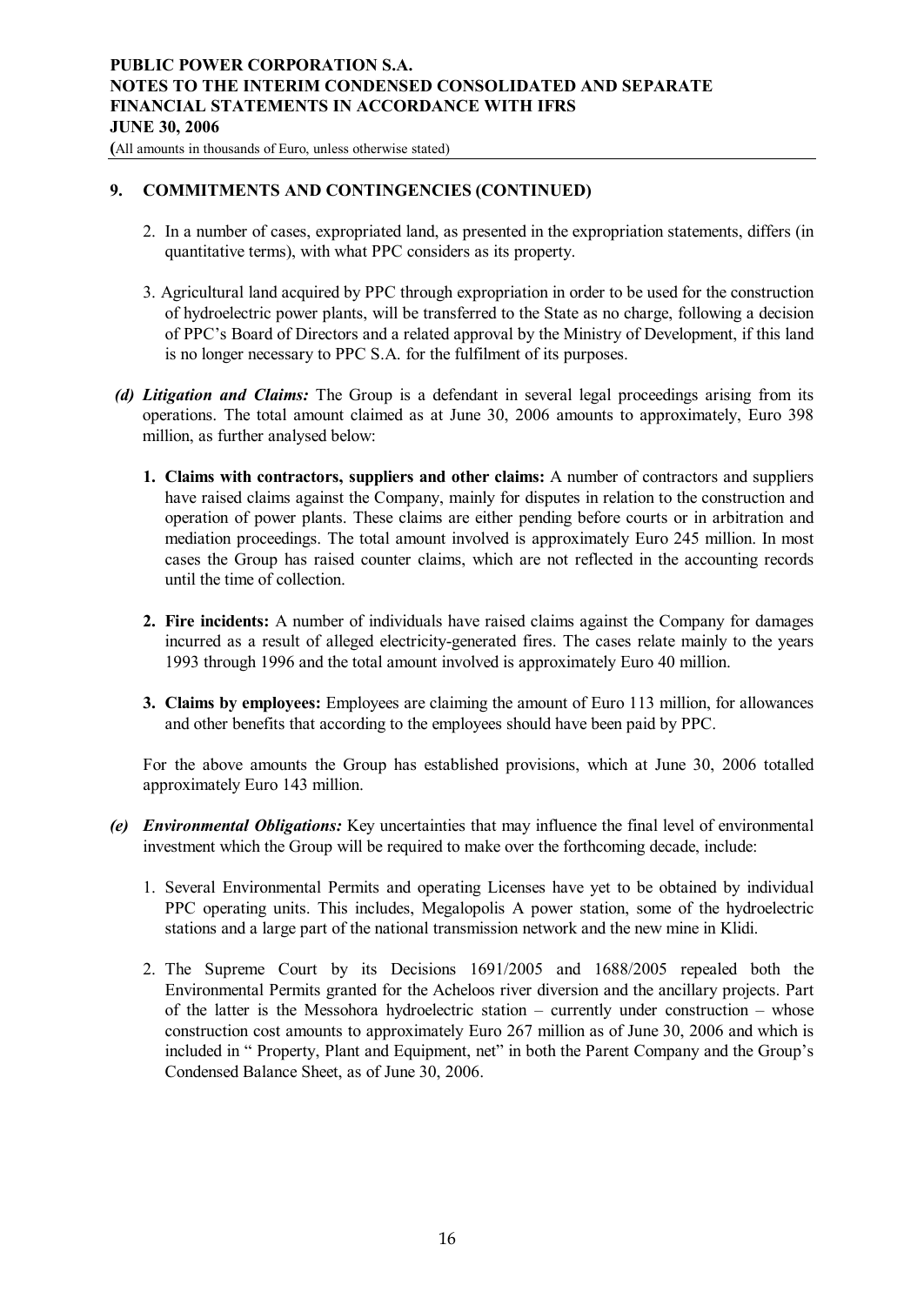**(**All amounts in thousands of Euro, unless otherwise stated)

#### **9. COMMITMENTS AND CONTINGENCIES (CONTINUED)**

On July 19, 2006 the Greek Parliament voted an amendment – addendum to the Law relating to "Amendments in legislation concerning the National Land Register, the assignment and execution of contracts, projects, studies and other stipulations", according to which the environmental terms for the continuation, completion and operation of the projects of the Acheloos River Diversion Scheme to Thessaly were approved and whose compliance is a prerequisite for the realisation of the projects and for which responsibility lies with the administrator for execution and operation.

Also Public Works as well as PPC's projects that have been auctioned and constructed or are under construction and are related to projects of the Acheloos River Diversion Scheme to Thessaly and energy projects are allowed to operate or be completed according to the approved administration plan and the above-mentioned environmental terms. Under these terms, the continuation, completion and operation of the Messohora Power Plant are allowed.

- 3. Under IPPC (Integrated Pollution Prevention and Control), the Best Available Techniques for Large Combustion Plants (with a capacity greater than 50 MWTH) have been recently defined at a European level. These may: (1) require additional to the already foreseen investments at PPC's larger thermal power plants stations, (2) reduce the hours of operation of its oil fired stations. In accordance with European Directive 2001/80/EC, a pollutants emission reduction plan for existing Large Combustion Plants, has been approved by the PPC's Board of Directors, and this includes, among others, the following measures:
	- · Units I and II of Megalopolis A plant will enter the status of limited hours of operation (20,000 hours both of them as one installation) from January 1, 2008 until December 31, 2015 at the latest.
	- · Until the end of 2007, all measures for facing the operational problems of the flue gas desulphurisation plant in unit IV of Megalopolis plant should be completed.
	- Until the end of 2007, all measures for the installation and continuous operation for the flue gas desulphurization plant in Unit III of Megalopolis plant should be completed.
	- Until the end of 2007, all necessary modifications for using low sulphur heavy fuel oil, in all the existing oil fired plants included in the reduction plan, should be implemented. For the Linoperamata Steam Electric Station, the use of low sulphur heavy fuel oil will be possible by January 1, 2007.

PPC's emission reduction plan has been submitted in time to the authorities, in order to be incorporated in the national emission reduction plan of the country, according to the provisions of the aforementioned Directive.

4. The extent of contaminated land has yet to be defined for many of PPC's installations. At present, there appears to be no requirement for large-scale remediation projects at PPC's sites in the short term, and it is unlikely that this will be required at the mining areas or at the lignite stations for the foreseeable future. Remediation, however, may be warranted at some of the firm's oil-fired stations, and depots and of its underground networks in the future.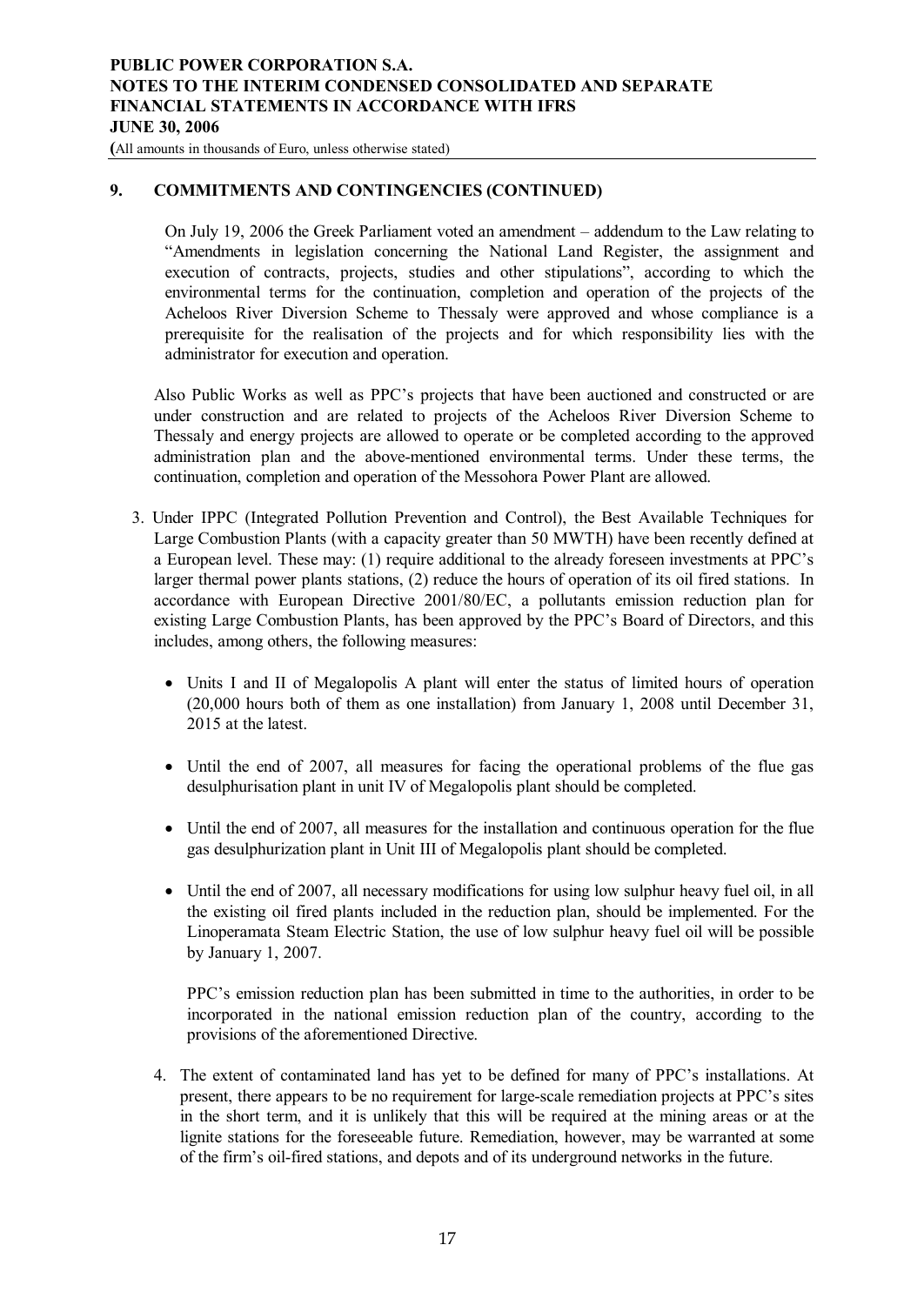**(**All amounts in thousands of Euro, unless otherwise stated)

#### **9. COMMITMENTS AND CONTINGENCIES (CONTINUED)**

- 5. PPC has undertaken limited studies on the presence of asbestos-containing materials at its premises. Upon submission by PPC S.A. of a full environmental impact assessment, the Ministry of Environment has issued in May 2004 the environmental permit by the Common Ministerial Decision 124528 for the construction and operation by our Company of an environmentally – controlled landfill site for the disposal of the bulk of our asbestos containing material at this facility.
- 6. Exposure of the public to electromagnetic fields from PPC's transmission lines and substations is substantially less than the exposure guidelines thresholds developed by the International Commission on Non Ionising Radiation Protection (ICNIRP), CENELEC and defined by the Greek Legislation, based on L.3060 FOR 238 (Official Gazette 512B/25.04.2002).
- *(f) Unaudited tax years:* The Parent Company has been audited by the tax authorities up to December 31, 2003. The Group's subsidiaries which are fully consolidated have not been audited by the tax authorities since their inception, with the exception of PPC Telecommunications S.A. which has been audited by the tax authorities up to December 31, 2002 according to the provisions of Law 3259/2004.
- *(g) Voluntary retirement plan:* PPC's Board of Directors, by its Decision 2/10.01.2006, has approved lump sum payments of up to 20 monthly wages to employees who would retire voluntarily until December 31, 2006, subject to terms specified in the above mentioned Decision. In the six months ended June 30, 2006, 39 employees filed applications for voluntary retirement, with a corresponding cost that amounts to Euro 2,728 and for which the Parent Company has established a provision in the accompanying financial statements. The Parent Company estimates that the total amount to be paid to employees' voluntary retirement will not exceed Euro 17.6 million.
- *(h) CO2 Emissions:* On June 20, 2005 the European Commission has notified its decision for the acceptance of the National Allocation Plan (NAP) for the 3-year period 2005-2007. The expenditure for  $CO<sub>2</sub>$  emissions shall be deemed as final, only after the issuance of a relevant joint Ministerial Decision determining the final emission allowances to PPC's bound plants. According to the above mentioned National Allocation Plan, PPC has been allocated for the period 2005 - 2007 emission allowances of 158,731 kt  $CO_2$  out of which 52,091 kt  $CO_2$  correspond to the year 2005, 53,164 kt  $CO_2$  to the year 2006 and 53,476 kt to the year 2007. In January 2006, the competent authority has issued the permits for  $CO<sub>2</sub>$  emissions of twenty-nine (29) PPC's bound plants.

The annual  $CO<sub>2</sub>$  emissions reports verification for 2005 for PPC's bound plant has been completed successfully in March 2006 by accredited third party verifiers. These reports with the corresponding verification statements have been submitted to the Ministry for the Environment, Physical Planning and Public Works, within the deadline given by the legislation. The verified  $CO<sub>2</sub>$ emissions for all PPC's bound plants for 2005 amounted to  $52,588$  kt  $CO<sub>2</sub>$ .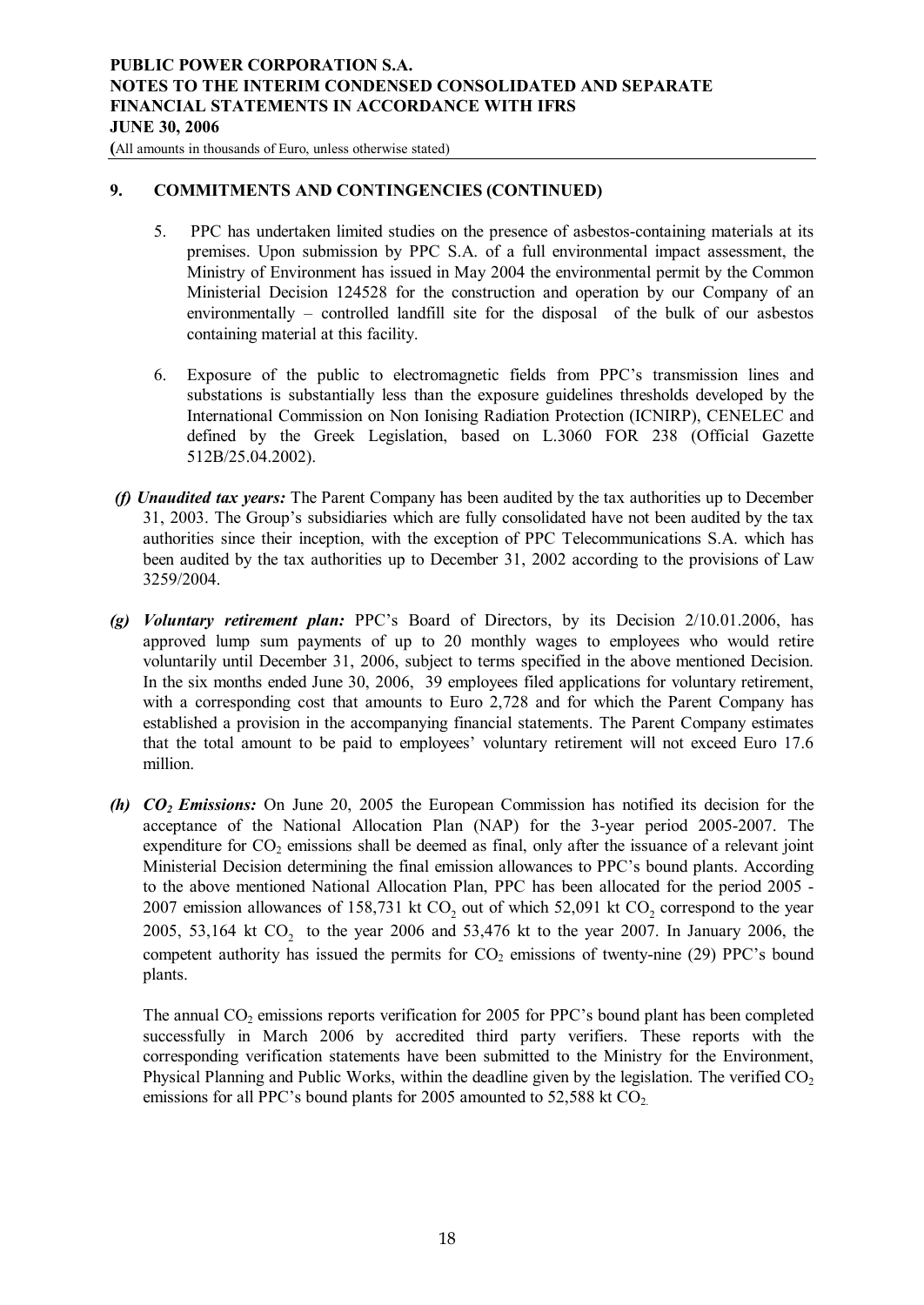**(**All amounts in thousands of Euro, unless otherwise stated)

## **9. COMMITMENTS AND CONTINGENCIES (CONTINUED)**

As a result, the amount of the  $CO<sub>2</sub>$  emissions, not covered by the allocated emission allowances, amounted to  $497.2$  kt  $CO<sub>2</sub>$  for the year ended December 31, 2005 (with the assumption that the allocated emission allowances to the company for 2005 will remain  $52,091$  kt  $CO<sub>2</sub>$ , given that the relevant joint Ministerial Decision has not been issued yet). It should be noted that in 2005, the company bought  $CO_2$  emissions rights of 845.8 kt  $CO_2$ , of which 497.2 kt  $CO_2$  were used during 2005 for the coverage of the 2005 CO<sub>2</sub> emissions rights shortage, while 348.6 kt CO<sub>2</sub> were transferred to 2006. Moreover, during the first semester of 2006, it is estimated that PPC has an emission rights surplus of 690 kt  $CO<sub>2</sub>$  while it has also bought 562 kt of  $CO<sub>2</sub>$  emissions rights. Consequently, no charge for  $CO<sub>2</sub>$  emission rights purchases has been made to the income statement for the six months ended June 30, 2006 while any eventual surplus of the  $CO<sub>2</sub>$  emissions rights as well as already purchased rights can be transferred onwards for the coverage of any future shortages.

*(i) Business Plan:* In May 2006, PPC's Board of Directors approved the Company's Business Plan for the five year period 2006 – 2010, as well as a Study for the enhancement of performance and the rationalization of costs for the same period. The basic axis of PPC's Business Plan is the Conversion Programme under the name "HERCULES".

#### **10. SUBSEQUENT EVENTS**

- In the context of PPC's new Business Plan for the period 2006-2010, the Board of Directors approved the basic principles of the participation of PPC to a Holding Company which will be involved in International Activities. In July 2006, the Board of Directors approved the Business Strategy Plan for the 2006 -2011 period for the Holding Company to be formed by PPC and Contour Global, as well as the payment of an amount of Euro 5,030 for PPC's initial participation in the Holding Company's share capital (remaining to be realized). Finally, in August 2006, the Board of Directors approved the new Shareholders' Agreement according to which PPC and Contour Global will each participate by 45% in the Holding Company's share capital, which will amount to Euro 600 million for the next five years with corresponding voting rights. Institutional investors or international banks such as the European Bank for Reconstruction and Development may participate in the remaining share capital by 10%.
- According to a Decision of the Ministry of Development issued in July 2006 the electricity rates for High, Medium and Low voltage have been increased by approximately 4.8%.
- In July 2006 PPC Telecommunications' Board of Directors approved its participation in WIND PPC HOLDING N.V. share capital's increase for a total amount of Euro 9 million, by paying Euro 4,500.
- · PPC's Board of Directors approved PPC's participation in the share capital increase of the National Bank of Greece, exercising its call option as an "old" shareholder in order to purchase 384,750 new common shares with a nominal value of Euro 22.11 per share, for which PPC paid Euro 8,507 in July 2006.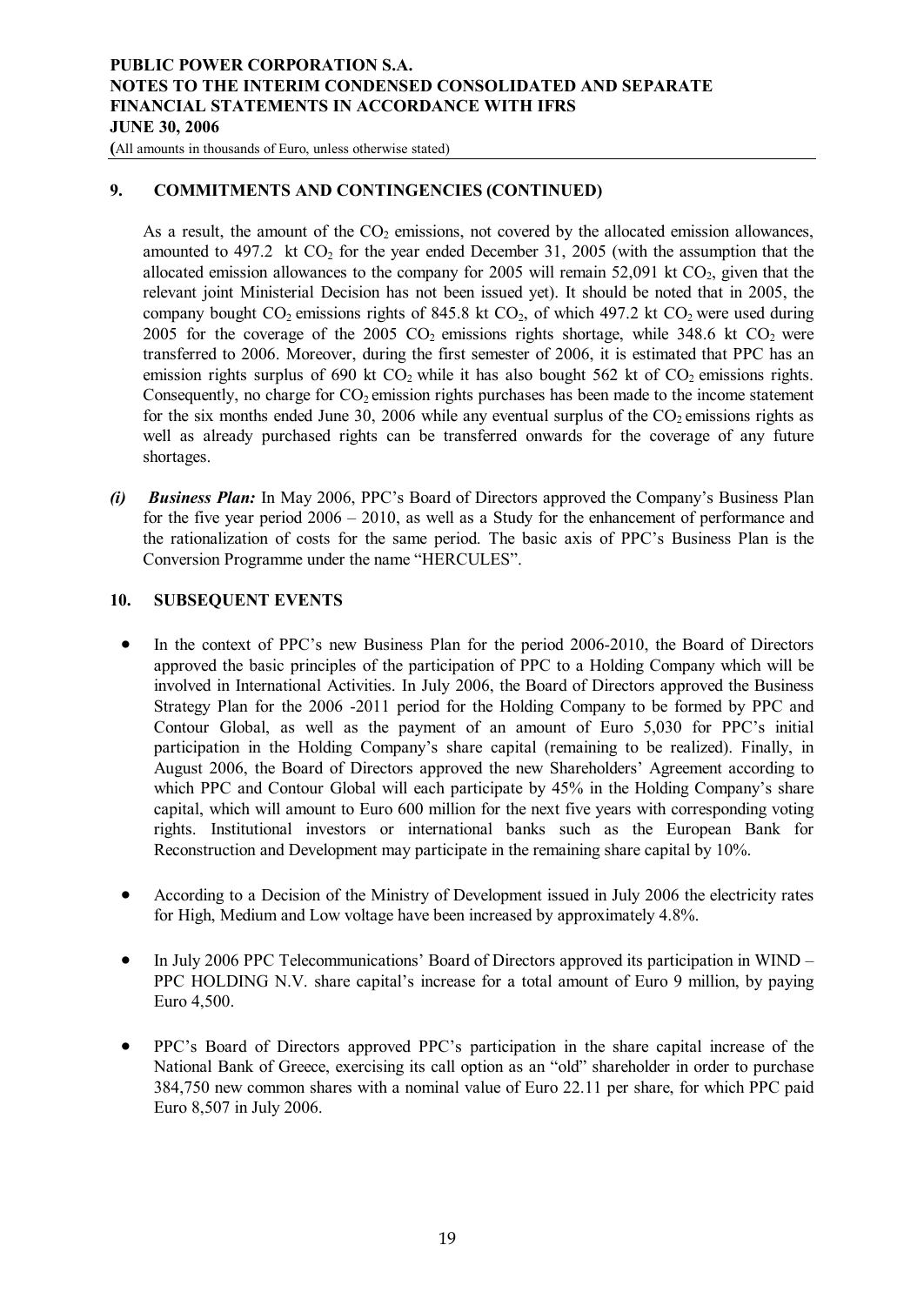**(**All amounts in thousands of Euro, unless otherwise stated)

# **11. SEGMENT INFORMATION**

Based on Article 30 of Law 3426/2005, PPC as an integrated electric utility is obliged to keep separate accounts for any of their generation, transmission, distribution, supply to eligible customers and supply to non-eligible customers activities as if such activities were carried out by different entities.

These accounts include a balance sheet and a statement of income for each of the above activities.

Especially for the non-interconnected islands, PPC should keep separate accounts for the activities performed in these islands.

Following a consultation with RAE, PPC will make publicly available the above information for annual periods beginning on or after January 1, 2006.

As a result, the consolidated segment information required to be disclosed by IAS 34 "Interim Financial Reporting" and the segments defined by Law 3426/2005 for the six months ended June 30, 2006 are as follows:

|                                                                                                                  |                              |            |                     |                     |                       | <b>Supply</b>                    |                                                |                     |                      |  |  |
|------------------------------------------------------------------------------------------------------------------|------------------------------|------------|---------------------|---------------------|-----------------------|----------------------------------|------------------------------------------------|---------------------|----------------------|--|--|
|                                                                                                                  | <b>Mines</b>                 | Generation | <b>Transmission</b> | <b>Distribution</b> | Eligible<br>Consumers | Non-eligible<br><b>Consumers</b> | <b>Non</b><br>Interconnected<br><b>Islands</b> | <b>Eliminations</b> | <b>Total</b>         |  |  |
|                                                                                                                  | 1 January – $30$ June $2006$ |            |                     |                     |                       |                                  |                                                |                     |                      |  |  |
| Revenues                                                                                                         | 400,787                      | 1,258,339  | 111,242             | 274,934             | 1,177,676             | 756,189                          | 612,559                                        | (2,260,402)         | 2,331,324            |  |  |
| <b>Segment Result</b><br>Financial expenses<br>Share of loss of associates and<br>reversal of impairment loss in | 25,867                       | 74,183     | 21,025              | 29,772              | 259,281               | (76, 024)                        | (120, 949)                                     |                     | 213,155<br>(80, 437) |  |  |
| investment in associate<br>Profit before tax                                                                     |                              |            |                     |                     |                       |                                  |                                                |                     | 8,725<br>141,443     |  |  |
| Income tax                                                                                                       |                              |            |                     |                     |                       |                                  |                                                |                     | (45,270)             |  |  |
| Net profit                                                                                                       |                              |            |                     |                     |                       |                                  |                                                |                     | 96,173               |  |  |

Due to non-availability of data for the segments required by Law 3426/2005 for the six months ended June 30, 2005, no comparative segment information is presented for the new basis of segmentation.